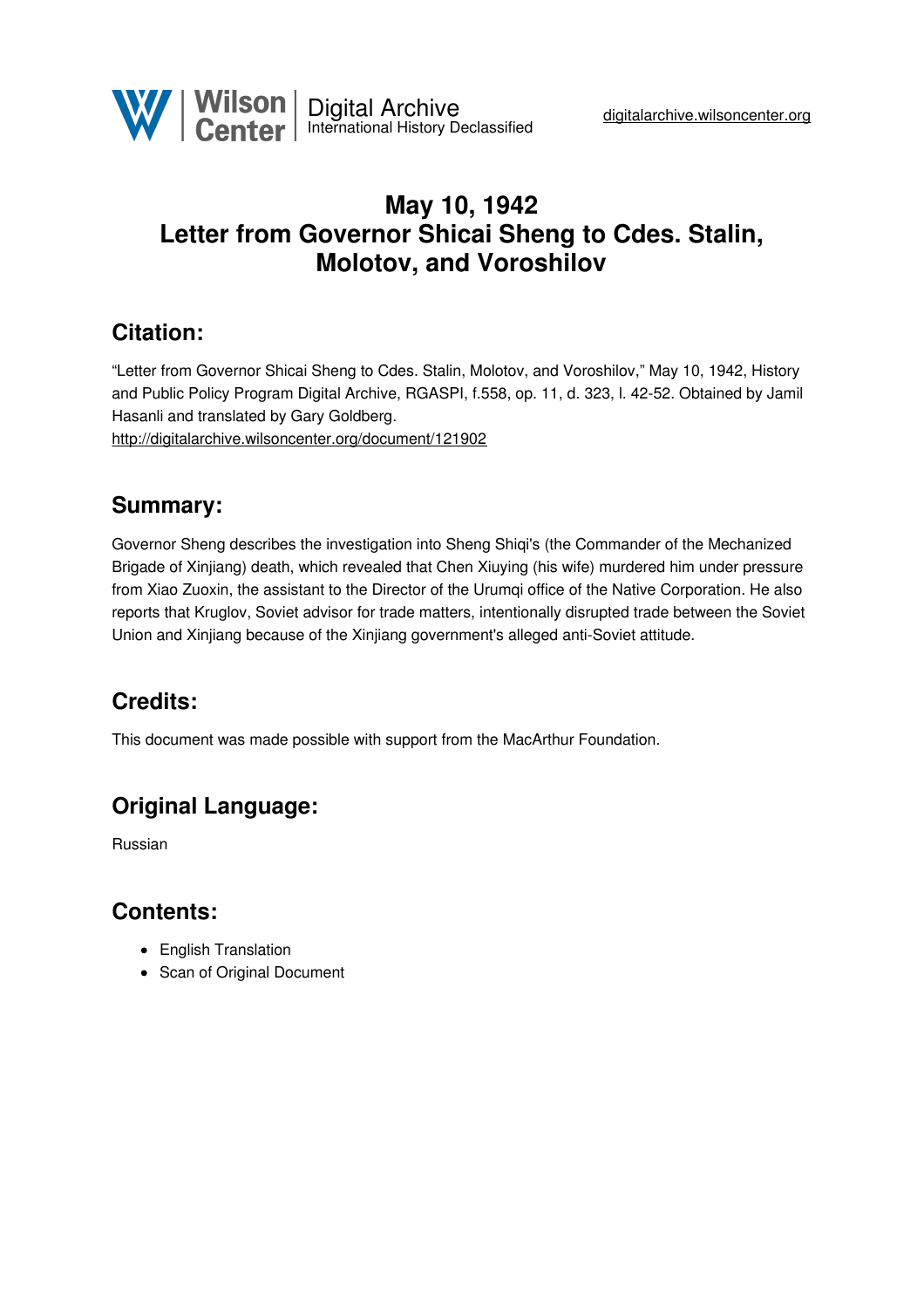[Translator's note: It has not been possible to verify many of the Chinese names in this document and to determine the appropriate identity and spelling of the individuals mentioned.]

Secret

#### to Mr. STALIN, CHAIRMAN OF THE USSR COUNCIL OF PEOPLE'S COMMISSARS

to Mr. MOLOTOV, PEOPLE'S COMMISSAR OF FOREIGN AFFAIRS

to MARSHAL OF THE SOVIET UNION Mr. VOROSHILOV

to MARSHAL OF THE SOVIET UNION Mr. TIMOSHENKO

Herewith I attach the statements of the four who were arrested. I wouldn't like to take up your time, knowing very well that at the present time when the USSR is waging a holy war against Germany you are very busy with work and every minute is dear to you. But this letter of mine and the attached materials are of a quite serious nature and therefore please devote your attention to this. If you do not have enough time to familiarize yourself with this letter and all the attached materials then at least devote attention to this letter. If you will not have time to personally familiarize yourself with the attached materials then please appoint a commission of reliable and experienced specialists who will inform you of the state of affairs after studying the materials in detail.

On the 19th of March 1942 at 7 P. M. SHENG SHIQI (N. PETROV), the Commander of the Mechanized Brigade of Xinjiang, was sitting in [his] mother's room talking with his brother, Sheng Shiji. About 8 they left to their place to sleep. Six or seven minutes later Chen Xiuying, the wife of the Brigade Commander, Sheng Shiqi, fled from her room to the mother and said that Sheng had fired a shot from the revolver by mistake. All the relatives came right away to see what was the matter. Sheng could not say a word. Hu-ru-bi [sic], the Chief of the Medical Department of the Governor's staff, and senior instructor Lepin were quickly summoned to give first aid. During examination it was noticed that: the entry wound of the bullet was behind the earflap and the exit wound was to the left of the frontal part of the brow. The bullet lodged in the ceiling. After the examination Sheng was brought to a hospital, where he soon died.

An investigation established that four people were in Sheng Shiqi's room besides Sheng at the moment of the incident. Two of them were Sheng's children, a son and a daughter. The son is four years old, and he was sick in bed. The daughter is six. The children could not have fired the shot, of course. Sheng Shiqi himself was in an elevated mood all the time after [his] return from the Soviet Union, having received an appointment as Commander of the Mechanized Brigade. There is absolutely no basis to assume suicide. He could have accidentally wounded himself in the lower parts of the body or other people by an accidental shot, but not himself in the head, so there can be no discussion of this. The entry wound of the bullet is behind the earflap hence it could not an accidental shot from himself. Hence it is evident that a discussion about an accidental shot is unlikely. Besides these people only Sheng Shiqi's wife, Chen Xiuying, was in the room. The investigation established that there was no trace of the entry of an outside bullet on the doors or windows of this room. This says that Sheng Shiqi was killed by Chen Xiuying. There is no doubt of this.

On the basis of the results of the investigation Chen Xiuying was arrested on 21 March. During the investigation Chen Xiuying admitted that she killed Sheng Shiqi. According to her statements, the reason for the murder was as follows.

Being a member of the VKP(b), Sheng Shiqi had very good relations with Military Advisor General-Lieutenant Ratov, who had been sent to Xinjiang from the Soviet Union. Chen Xiuying became acquainted with Ratov in August 1941, when she arrived in Xinjiang with him from the USSR. After arrival in Xinjiang Chen Xiuying often walked to Ratov in order to ask about news from Sheng Shiqi, who was in Moscow at this time. Taking advantage of this situation, Ratov sparked Chen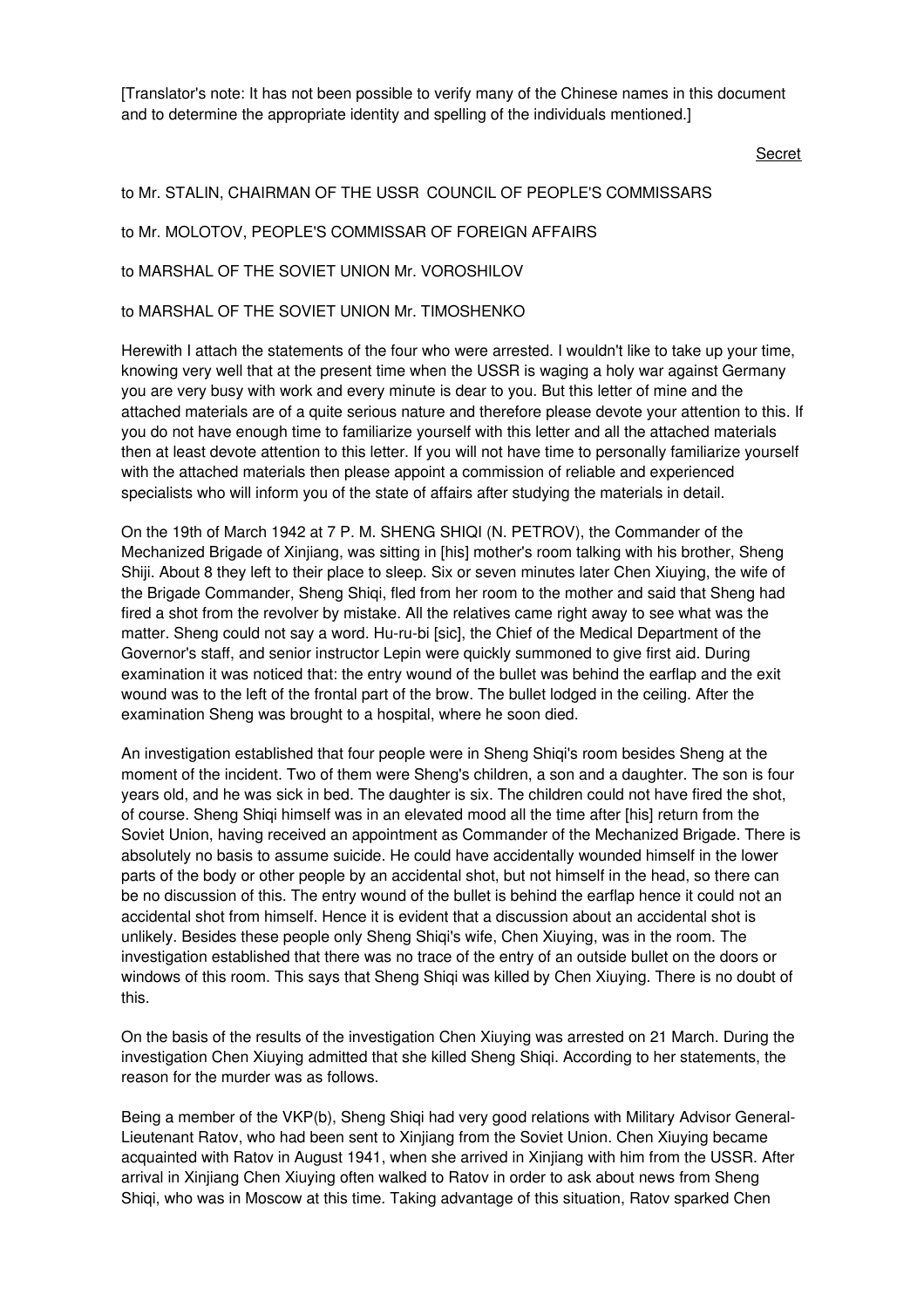Xiuying's jealousy with his provocative discussions, saying that Sheng Shiqi supposedly had found himself a young beautiful woman in Moscow and had completely forgotten Chen Xiuying. He worsened the relations between Chen Xiuying and Sheng Shiqi with such discussions. Ratov did not stop with this, achieving a physical bond with Chen Xiuying, which continued for some time.

Chen Xiuying graduated a six-year school and has no solid education. After Ratov's enticing conversations she vacillated. Ratov continued to agitate her. Ratov said to Chen Xiuying:

"…The Governor is arresting many people, like the Soviet Union. Now the USSR has been fighting with Germany for several months and it appears it cannot end. It's turning out this way because there are few people. If there were more people the war would have ended long ago. It's the same situation in Xinjiang, too. If rebels suddenly appear then I am afraid that there won't be enough people to fight. Sheng-lu-jan [sic] will be powerless against them alone and the government will collapse. But you are a member of their family, and the fate of their family is connected with the government. Sheng-lu-jan is not a person like the others. He has close ties with the USSR. He is a member of the VKP(b) and is the first mainstay of the Governor. Then they will look at you as an enemy and your fate will be bitter".

Ratov scared Chen Xiuying with such words and suggested that she needed to think of something for the future. Chen Xiuying said that she would divorce [her] husband, Sheng Shiqi. Ratov said that this was not an appropriate thing, that Sheng Shiqi's death needed to be achieved and it was best to do this before the April Revolution holiday. Then Ratov gave Chen Xiuying a promise to help her.

In discussions Ratov told Chen Xiuying that he wanted to invite Sheng Shiqi to hunt and, with a convenient occasion, to kill him there. Ratov asked Chen Xiuying to say nothing about this plot, moreover he promised Chen Xiuying that he would always help her.

Ratov told Chen Xiuying that during the troop parade on April Revolution day he would be around the Governor and would be able to act.

Chen Xiuying had five conversations with Ratov. During the last conversation before her departure Ratov asked to see her again. Ratov said, "If we kill one, it means that the Governor will have one less assistant". According to Chen Xiuying's statements she intended to meet with Ratov at the designated time but the meeting didn't occur because of the illness of her child. At this time Xiao Zuoxin, the assistant to the Director of the Urumqi office of the Native Corporation [*Tuchan gongsi*], came to Sheng's apartment and pestered Chen Xiuying to yield to him. When he was doing this Xiao told Chen Xiuying that if she refused him he would tell Sheng Shiqi about her physical bond with a driver, [Ju] Hongshang. Under Xiao Zuoxin's threat Chen Xiuying agreed and gave herself to him.

Soon the personal driver of Sheng, [Ju] Hongshang, was arrested and put in the prison of the People's Court for squeezing [*pridavil*] a person while during a drive. Making use of this, in order to frighten Chen Xiuying, Xiao Zuoxin said: once the Governor had found out about her secret ties with [Ju] Hongshang, then Sheng Shiqi already knew about this. But if Sheng Shiqi already knew about it, then her life would be in danger. He agitated Chen Xiuying that it was necessary to kill Sheng Shiqi before the April Revolution holiday at any cost to safeguard her own life. He said that, as a military person, Sheng Shiqi had a revolver. It was necessary to shoot him in the head, only once, not twice, and that would be all. Right after the shot it would be necessary to declare that Sheng Shiqi had wounded himself with an accidental shot. Consequently, on 19 March, when Sheng Shiqi had returned from study and was sitting in the evening at his mother's for over an hour Chen Xiuying remembered Ratov's and Xiao Zuoxin's words which had agitated her. She immediately acquired the determination: she took a revolver from under a pillow, loaded it, and hid it under a blanket. Sheng Shiqi returned home to the room and sat on a chair. After sitting for a while he stood up. At that moment Chen Xiuying took out the revolver and shot Sheng Shiqi in the head (to the right of the earflap). After this Chen Xiuying fled to [his] mother in the room and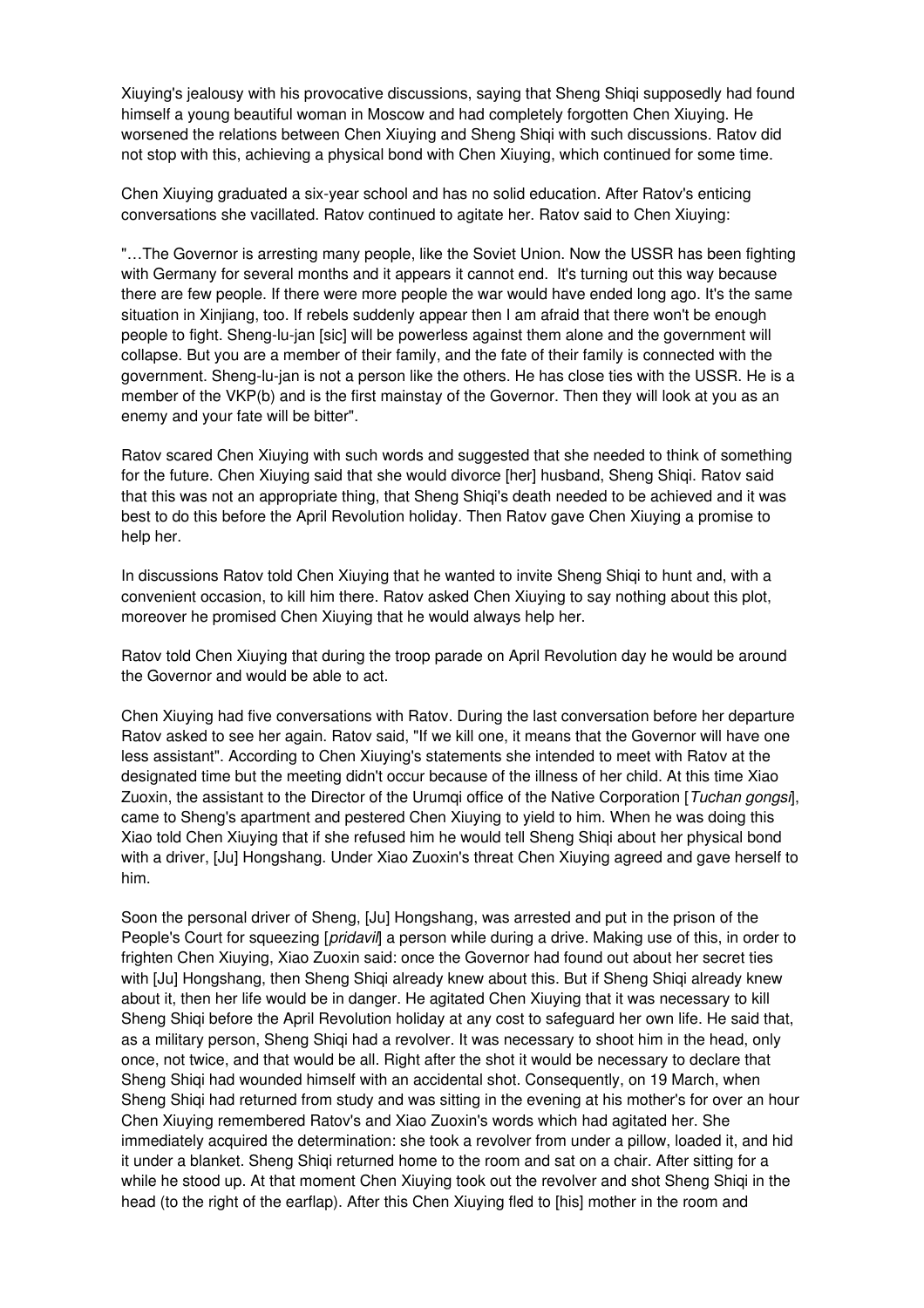shouted that Sheng Shiqi had fired an accidental shot. Sheng Shiqi was brought to the hospital, where he soon died.

It can be concluded from the above that Sheng Shiqi was killed by his wife, Chen Xiuying, who was agitated, frightened, and directed to murder by Ratov and Xiao Zuoxin.

Xiao Zuoxin was arrested on the basis of Chen Xiuying's statements. In the investigation Xiao Zuoxin admitted that he had actually had a physical bond with Chen Xiuying and set her to murdering Sheng Shiqi. He stated that this entire plot occurred at the instructions of Soviet citizen Kruglov, a Native Corporation adviser. Xiao Zuoxin reported about each meeting with Chen Xiuying to adviser Kruglov, from whom he received instructions. The entire plot, to threaten Chen Xiuying, get into a physical bond with her, and through this to set her to killing Sheng Shiqi, was done at Kruglov's instructions.

Xiao Zuoxin, the assistant to the director of Native Corporation, studied in Moscow, and worked in the Chinese consulate in Andizhan as an administrator. According to his statements, in 1939, when he returned to Xinjiang, Major Inter' of the NKVD Mission recruited him for secret work, giving him the codename "Sasha". After arrival in Xinjiang he was introduced to Karpunichev, the adviser to the Provincial Directorate of Finance by the Soviet Consulate in Urumqi. Working as an interpreter in the Directorate of Finance, he performed secret work under the supervision of adviser Karpunichev. Before leaving for the USSR adviser Karpunichev introduced him to the new financial adviser, Pakhomov. Later, in connection with his appointment by the government as assistant to the director of Native Corporation, Pakhomov introduced him to Kruglov, adviser for trade matters.

Xiao Zuoxin said that in August 1941 adviser for trade matters Kruglov gave him an order to find out the biography of Cang Gufeng, Chairman of the Provincial Directorate of Finance. When he found out [the information] Xiao Zuoxin informed adviser Kruglov of his biography and his dissatisfaction with the government.

According to Xiao Zuoxin's statements, in September of the same year Kruglov told him, "The Soviet Government is dissatisfied with the current government of Xinjiang. The Xinjiang government has a bad attitude toward the Soviet Union and the Soviet people. The current government in Xinjiang is bad, and therefore the Soviet government is dissatisfied with it and wants to overthrow it. But, as before, the Soviet Government loves the Xinjiang people and will help them. Based on these considerations Consul General Bakulin is giving me instructions to launch work to overthrow the current government of Xinjiang. Consul General Bakulin is supervising the work through political channels, military adviser Ratov, through military channels, and commercial agent Veselov, through economic channels. Now we need to choose a candidate, we can help him overthrow the current government, and after the victory of the coup we'll set him up as the leader". Having received this order from adviser for trade matters Kruglov, Xiao Zuoxin told Cang Gufeng about this. Since this time Kruglov and Pakhomov have begun to meet with Cang Gufeng in the Directorate of Finance and have pushed the latter in work. At the beginning of October Cang Gufeng had a conversation with Pakhomov through a Consulate interpreter in Pakhomov's apartment, and since this time Cang Gufeng has taken his part in the plot.

Beginning from these times, adviser for trade matters Kruglov, finance adviser Pakhomov, Xiao Zuoxin, and Cang Gufeng have met secretly many times at Pakhomov's apartment and at commercial agent Veselov's. Soon Native Corporation director Ma Jiao was also enlisted in the organization, and Ma Jiao has started to attend the meetings since this time. They have met several times at Native Corporation, concealing this as official work.

Their plan came down to the following. Do not release goods from all offices of Sovsin'torg and thereby cause a crisis on the market. Failing this, sell the goods only not necessities, with a temporary cessation of the import of goods to Xinjiang from the Soviet Union. This way, create a crisis in goods in order to make the material life of the people difficult and cause dissatisfaction with the government among the population. Militarily, under the responsibility of Ratov get in touch with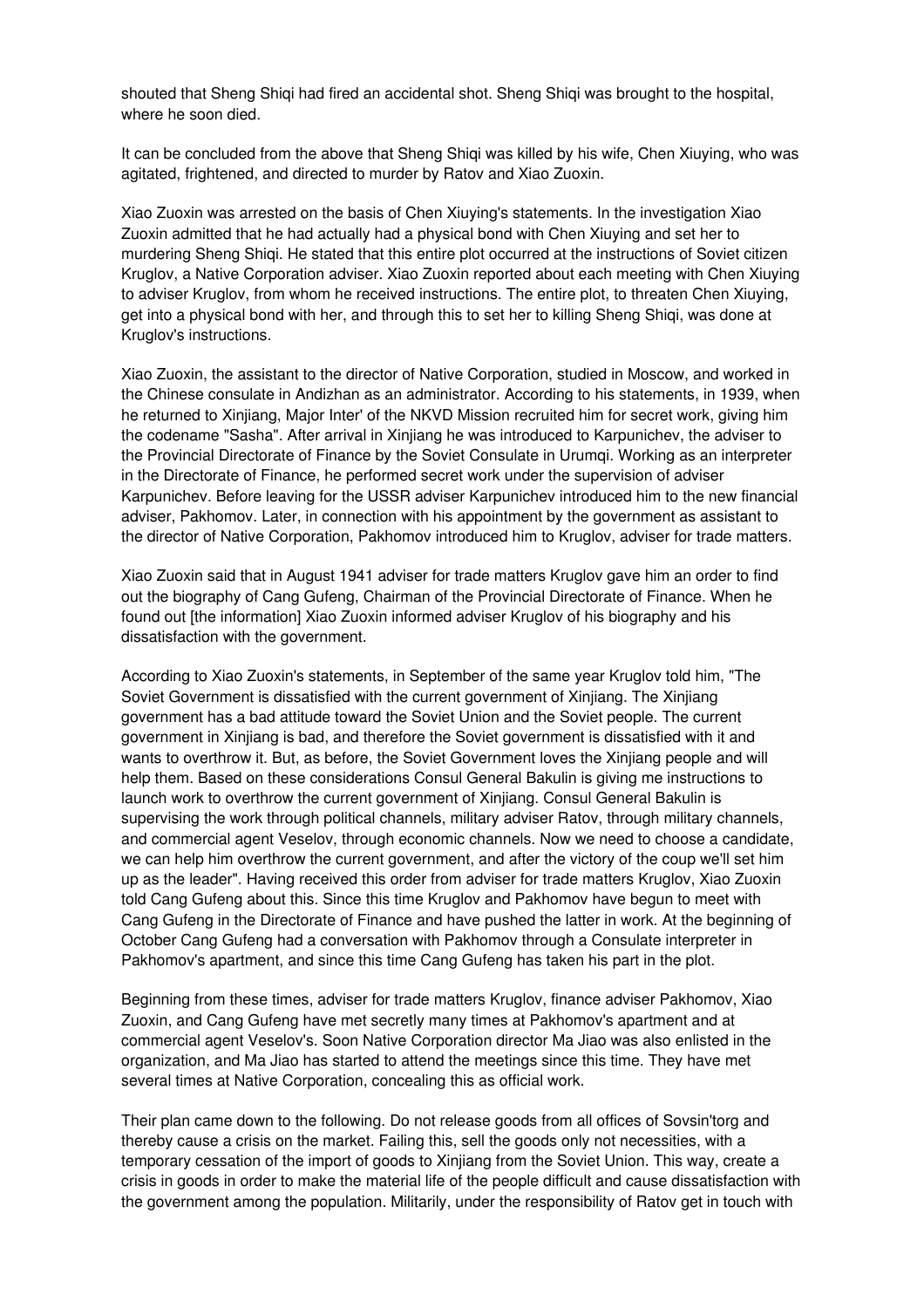the 8<sup>th</sup> Regiment (the Soviet Red Army Regiment of Usenko in Kumul [Hami]), and secretly transfer the hunting rifles in Sovsin'torg Offices in the south of Xinjiang to Urumqi. Halt the delivery of automobiles to Urumqi from the south of Xinjiang so that the Mechanized Brigade has no opportunity to receive [Translator's note: SIC; the object of the verb seems to have been omitted] in a timely manner. It has also been provided that cash be prepared in the Commerce Bank (the Chairman of the Finance Directorate and the Director of the Commerce Bank [is] Cang Gufeng) for necessities to ensure communications. Prepare an uprising for the celebrations of the April Revolution and create a new government.

Adviser for trade matters Kruglov passed on Ratov's orders at a meeting at the apartment of adviser Pakhomov: 1) The main thing is to get in touch with people close to the Governor, who should play a decisive role at the banquet [in/at] West Building of the Governor's Headquarters. 2) In order to overthrow the current government of Xinjiang first of all remove Sheng Shiqi, the Commander of the Mechanized Brigade, since he is the Governor's right hand; he graduated the Red Army Military Academy in the Soviet Union and knows military matters better than all the Soviet instructors in Urumqi. This matter is best done before the April Revolution holiday. 3) Besides Sheng Shiqi, remove Wang-hun-zo [sic], the Chief of the Training Unit of the Military School, Deputy Chief Bian-u-chu [sic], Sheng Shiji, and all the Governor's relatives at any cost. 4) Get in touch with the population and all senior officials of the Provincial Directorates and all the districts so that they all come to our defense after the overthrow of the government.

Trade adviser Kruglov distributed specific tasks to individuals on the basis of the instructions of Military Adviser Ratov and the results of the meetings:

1. Xiao Zuoxin, the assistant to the director of [Native Corporation], was to organize the murder of Sheng Shiqi.

2. Ma Jiao, the Director of [Native Corporation], was to organize the murder of Chyu-zun-jiong, Executive Secretary of the Provincial Government, and to get in touch with military units.

3. Cang Gufeng, the Chairman [SIC] of the Provincial Finance Directorate was to get in touch with people close to the Governor, prepare cash, get in touch with the population, etc.

Adviser for trade matters Kruglov especially stressed that of the work listed the most important was to accomplish the murder of Sheng Shiqi since Sheng Shiqi graduated the Red Army Military Academy in the Soviet Union, studied modern military equipment, was armed with advanced political knowledge, and played an important role both in strengthening the authority of the Six Great Principles and the strengthening and training the anti-imperialist army. If he were killed, the Xinjiang army would be deprived of the ability to be reinforced and the Governor would be deprived of [a source] of strong support. It was stipulated that after the murder of Sheng Shiqi at a banquet at the Governor's Headquarters or at a ceremonial rally on the day of the [anniversary of the] April Revolution under the responsibility of Kruglov and Bian-u-chu's instructor, Malanichev, to kill the Governor and Sheng Shiqi, the deputy of Bian-u-chu. Then the situation would be different. Summon the 8<sup>th</sup> Regiment (the Soviet Red Army Regiment of Usenko in Hami) under the responsibility of Adviser Ratov to maintain order here and create a new government. Cang Gufeng would be the chief leader in political terms and Ma Jiao and Xiao Zuoxin, in military and diplomatic terms.

Adviser for trade matters Kruglov arranged a meeting for these people with Consul General Bakulin at a sink in order to increase the activity of Xiao Zuoxin, Ma Jiao, and Cang Gufeng in the work on the plot and to increase their confidence in success. By this he was trying to achieve their plan for the plot more rapidly. In the first days of February adviser Kruglov arranged a meeting between Xiao Zuoxin and Ma Jiao and Military Adviser Ratov. After this Kruglov and Pakhomov twice went to the Consulate together with Xiao Zuoxin to discuss their work.

Their conspiracy against Sheng Shiqi was carried out. Sheng Shiqi was killed on the evening of the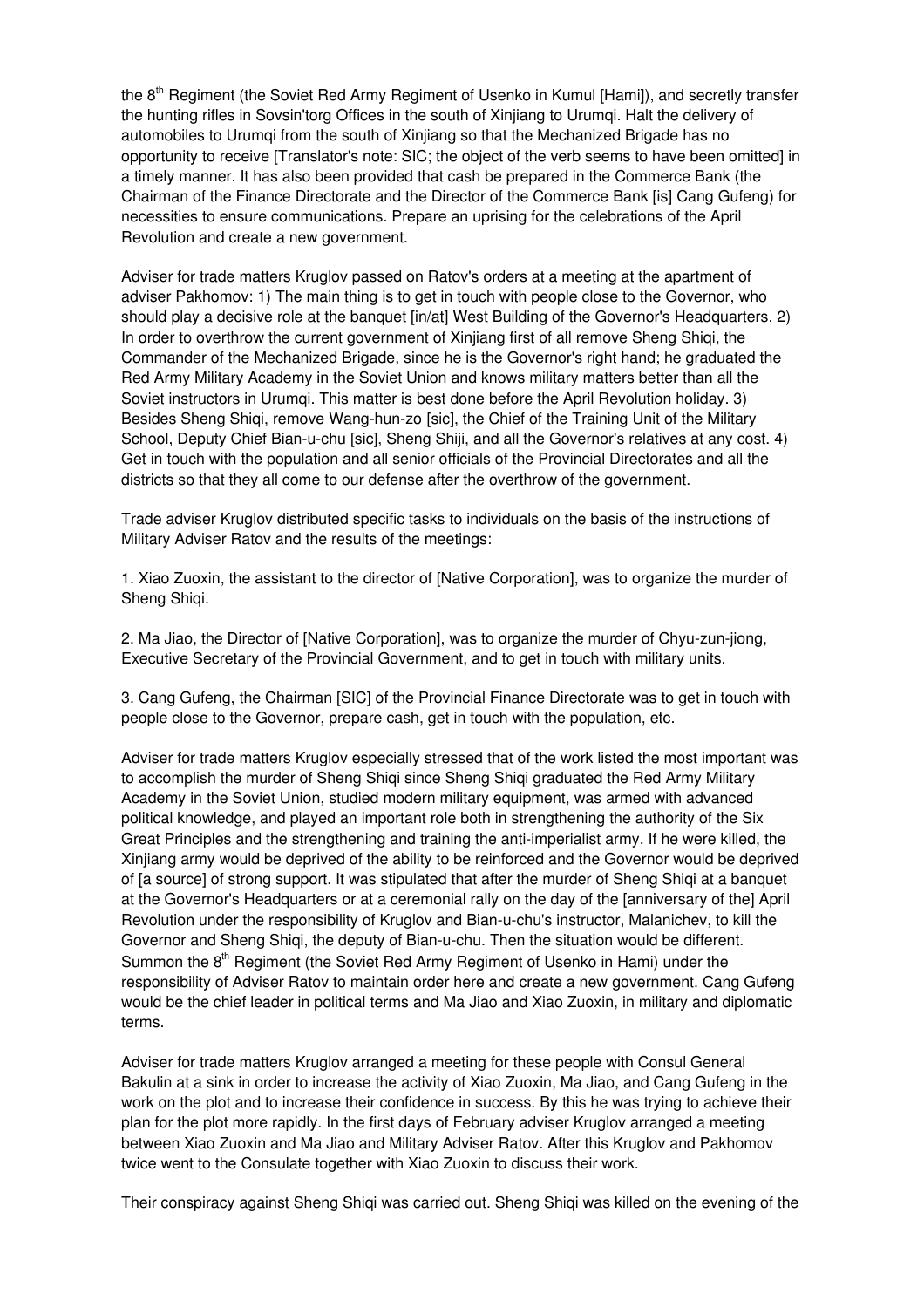19<sup>th</sup>. On the morning of the next day, when this news reached Native Corporation, adviser for trade matters Kruglov said, "An accident has occurred!". After these words he went to his office. Xiao Zuoxin followed him. Xiao told him, "Don't make the appearance that you don't know!". Adviser Kruglov said, "Now it's good! The plan will be accomplished". This clearly showed that Kruglov and Ratov were the organizers and the leaders of the murder of Sheng Shiqi. There is no doubt of this.

After the death of Sheng Shiqi adviser for trade matters Kruglov suggested that the Governor definitely go to say goodbye to the deceased. He wanted to use this opportunity for the murder of the Governor. Twice he sent Xiao Zuoxin, Ma Jiao, and Cang Gufeng to the location of Sheng Shiqi's body to accomplish the murder, giving each of them a revolver. This plot was not carried out since the Governor was not there. These are the facts which Xiao Zuoxin gave.

These facts show that initially Xiao Zuoxin performed secret work for Soviet citizens assigned to Xinjiang, former financial adviser Karpunichev, his successor Pakhomov, and adviser for trade matters Kruglov, and then at their very instructions enlisted Cang Gufeng, the Chairman [SIC] of the Provincial Finance Directorate, in an anti-government conspiratorial organization. Under the leadership of financial adviser Pakhomov, adviser for trade matters Kruglov, [and] commercial agent Veselov and at the instruction of Soviet Consul General Bakulin and Military Adviser Ratov, Xiao Zuoxin stirred up Chen Xiuying to kill Sheng Shiqi. He pursued the work for the murder of the Governor and the overthrow of the government. All these are established and evident facts.

The investigation caused the interrogation of Ma Jiao on the basis of the statements of Xiao Zuoxin. In the investigation Ma Jiao confessed to his participation in the plot. He stated that a complaint against him for extortion had come to the government when he was in Ili. He was interrogated about this issue by the Police Directorate. He was very concerned about this and feared for [his] [*skoe* - SIC] welfare. Adviser for trade matters Kruglov found out about this. Knowing of his fears, Kruglov supported his anti-government sentiments with his conversations. Kruglov told Ma Jiao that every young person should understand the international situation and chose a path for himself. At that time Ma Jiao just wanted to find protection for himself. Kruglov's words appealed to him. After this Kruglov told him about this anti-government organization. He told him that this organization in Xinjiang was headed by Consul General Bakulin and this was also known to the Soviet Government. He told Ma Jiao that it was necessary to join this organization in order to secure himself a future. Ma Jiao trusted him, put his seal on a receipt, and formalized his entry into the conspiratorial organization.

After he joined this anti-government organization Ma Jiao began to attend anti-government meetings at the apartment of financial adviser Pakhomov and commercial agent Veselov, and began to pursue conspiratorial work both politically and economically with the goal of overthrowing the current government of Xinjiang. Adviser for trade matters Kruglov introduced him to Military Adviser Ratov in order to strengthen Ma Jiao's confidence in the success of the anti-government plot. After Ratov's agitation Ma Jiao began to work for the counterrevolutionary organization more actively.

After his arrival from the South, in the beginning of January 1942 Ma Jiao discussed work about the plot in [Native Corporation] together with Xiao Zuoxin and Cang Gufeng. Adviser for trade matters Kruglov distributed assignments among them: the murder of Sheng Shiqi was under the responsibility of Xiao Zuoxin, the implementation of communications and bribing of the escorts of the Governor to kill the Governor was under the responsibility of Cang Gufeng, and getting in touch with the officers of military units and organizing the murders of Chyu-zun-jiong [sic], Chyu-yu-xiong [sic], Wang-hun-zo, and other important personnel was under the responsibility of Ma Jiao. The plan provided for raising a rebellion before the April Revolution holiday, for which Military Adviser Ratov was to summon the 8<sup>th</sup> Regiment to Urumqi from Hami in order to disarm the government troops and create a new government under the pretext of maintaining order in the city of Urumqi. Work through political channels would be conducted under the responsibility of Cang Gufeng, and through diplomatic and military channels under the responsibility of Xiao Zuoxin and Ma Jiao.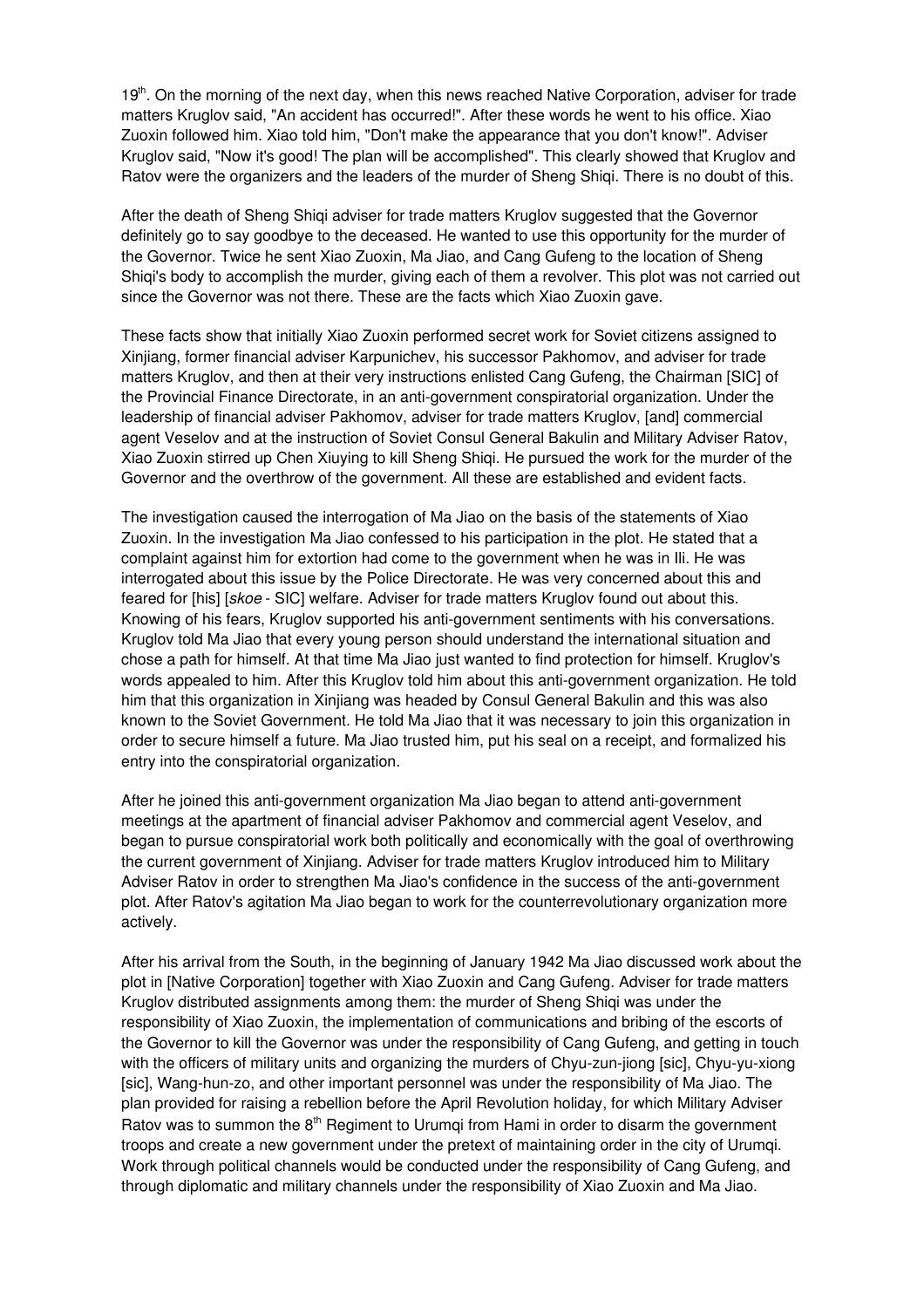Having received the anti-government assignment, Ma Jiao began to establish close relations with the second wife of Chyu-zun-jiong, Io-dzhi-zhong, with an attempt to carry out a plot to murder Chyu-zun-jiong. The second wife of Chyu-zun-jiong, Io-dzhi-zhong [sic], did not have good relations with other family members, and therefore this served as a reason for the husband living apart from the sons. Since Chyu-zun-jiong was already old, Io-dzhi-zhong was afraid about the uncertainty of her future if Chyu-zun-jiong died suddenly. Io-dzhi-zhong often told Ma Jiao of her feelings. Ma Jiao made use of the inner feelings and dissatisfaction of Io-dzhi-zhong. He consoled Io-dzhi-zhong and began a physical bond with her. After this he told her about the anti-government organization. He told Io-dzhi-zhong that this organization was very powerful and if she wanted to avoid grief for herself and ensure herself a bright future she would need to somehow achieve the death of Chyuzun-jiong, Chyu-yu-xiong, and Wang-hun-zo, or poison them. Then it was necessary to bribe the escorts and kill the Governor on a convenient occasion. If this was done we would be in power and we will live well. Being deceived by these words and rather wishing to be spared grief, Io-dzhizhong agreed with Ma Jiao. Right there Ma Jiao gave Io-dzhi-zhong a bottle with poison and explained to her how it needed to be used. Io-dzhi-zhong hid the poison and sought a convenient occasion to poison these people.

Ma Jiao stated that when adviser Kruglov found out about the murder of Sheng Shiqi he gave Xiao Zuoxin, Cang Gufeng, and him each one revolver and send them to where Sheng Shiqi's body was located in order to meet the Governor there and kill him. They went there twice, but the Governor was not there. Kruglov's murder assignment was not carried out.

Io-dzhi-zhong was interrogated on the basis of Ma Jiao's statements. During the investigation Iodzhi-zhong admitted that she actually had a physical bond with Ma Jiao and that Ma Jiao had talked to her about the anti-government organization. Ma Jiao exaggerated the strength of this organization and gave her the assignment to poison Chyu-zun-jiong, Chyu-yu-xiong, and Wanghun-zo, and to bribe the escorts for the murder of the Governor. Ma Jiao gave Io-dzhi-zhong a bottle with poison and explained to her the method of use. Io-dzhi-zhong did not carry out the assignments concerning poisoning and murder since there was no suitable occasion and everyone was on guard in connection with the murder of Sheng Shiqi. She prepared Be-zi-diang [sic], Liu-bedya [sic], and several escorts as murderers for the murder of the Governor at the first convenient opportunity. But, she soon found out about the arrest of Ma Jiao. In order to conceal the traces she destroyed the bottle with the poison which Ma Jiao had given her the same day, throwing it in a furnace.

The following conclusion can be drawn on the basis of the statements of Chen Xiuying, Xiao Zuoxin, Ma Jiao, and Io-dzhi-zhong. This counterrevolutionary organization has as its goal the disruption of the rear area of the defensive war of China and the overthrow of the government of Xinjiang though a plot, and was organized by financial adviser Pakhomov, adviser for trade matters Kruglov, commercial agent Veselov, and instructor [Bian]-u-chu at the orders of and under the leadership of Soviet Consul General Bakulin and Military Adviser Ratov. They pursued conspiratorial activity in Xinjiang to organize murders, carried out work with the subversive goal of organizing an uprising, etc. Their main goal was to disrupt the rear area of the defensive war of China, to overthrow the existing government of Xinjiang, and create a counterrevolutionary government. They dared to cover themselves with the name of the Soviet Government, enlisting Xiao Zuoxin, Ma Jiao, Cang Gufeng, and other counterrevolutionary elements who, agitated by them, secretly pursued subversive political and economic work in order to make life for the people harder and to provoke dissatisfaction with the government among the popular masses. They did not stop at either murder or other reckless measures. They prepared a plot against the Governor and senior military and administrative officials of Xinjiang, pursued work to establish contact the  $8<sup>th</sup>$ Regiment (the Soviet Red Army regiment of Usenko in Kumul), and prepared an uprising before the April Revolution holiday (the 12<sup>th</sup> of April). The murder of Sheng Shiqi was the accomplishment of only part of the plan of their plot.

At the present time, when China is waging an anti-Japanese war in a very difficult situation, when the USSR is waging a holy war against Germany, Xinjiang is not only the rear area of China's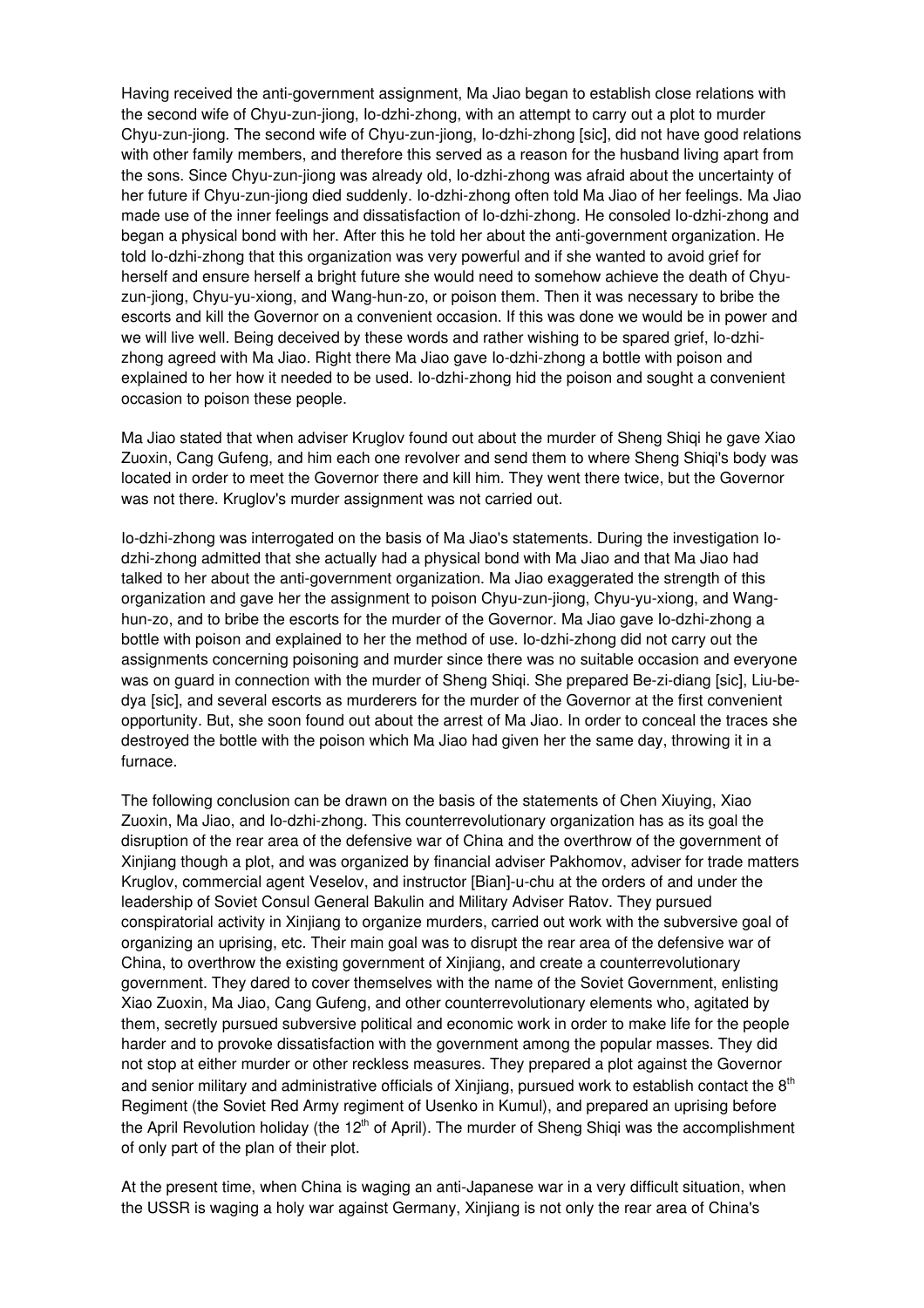defensive war, but also a strong barrier [*pregrazhdenie*] for the Soviet Union. The vigorous activity of these counterrevolutionaries is causing enormous damage to the armed resistance of China and the cause of peace in Xinjiang. As a precaution I personally interrogated those who were arrested, who have all confirmed their statements. From the statements of these four who were arrested their entire plan of the plot to murder Sheng Shiqi, the organization of the attempt on the Governor, and the overthrow of the government remains completely evident. The investigation into this matter continues. The important statements concerning this case of those who have been arrested have already been translated into Russian and are attached here. Please appoint investigators to take part in the investigation so that the truth of this case can be finally ascertained. Please do not delay in calling to account the Soviet citizens mixed up in this case.

I sincerely wish you good health.

ATTACHMENT: Four copies of the statements of those arrested and a copy of an excerpt from the operations log of the Urumqi Military Hospital.

10 May 1942 Bian-fon [sic] Governor and *Zhuxi* [Chairman] of

Urumqi Xinjiang

SHENG SHICAI

Authenticated: [illegible woman's name]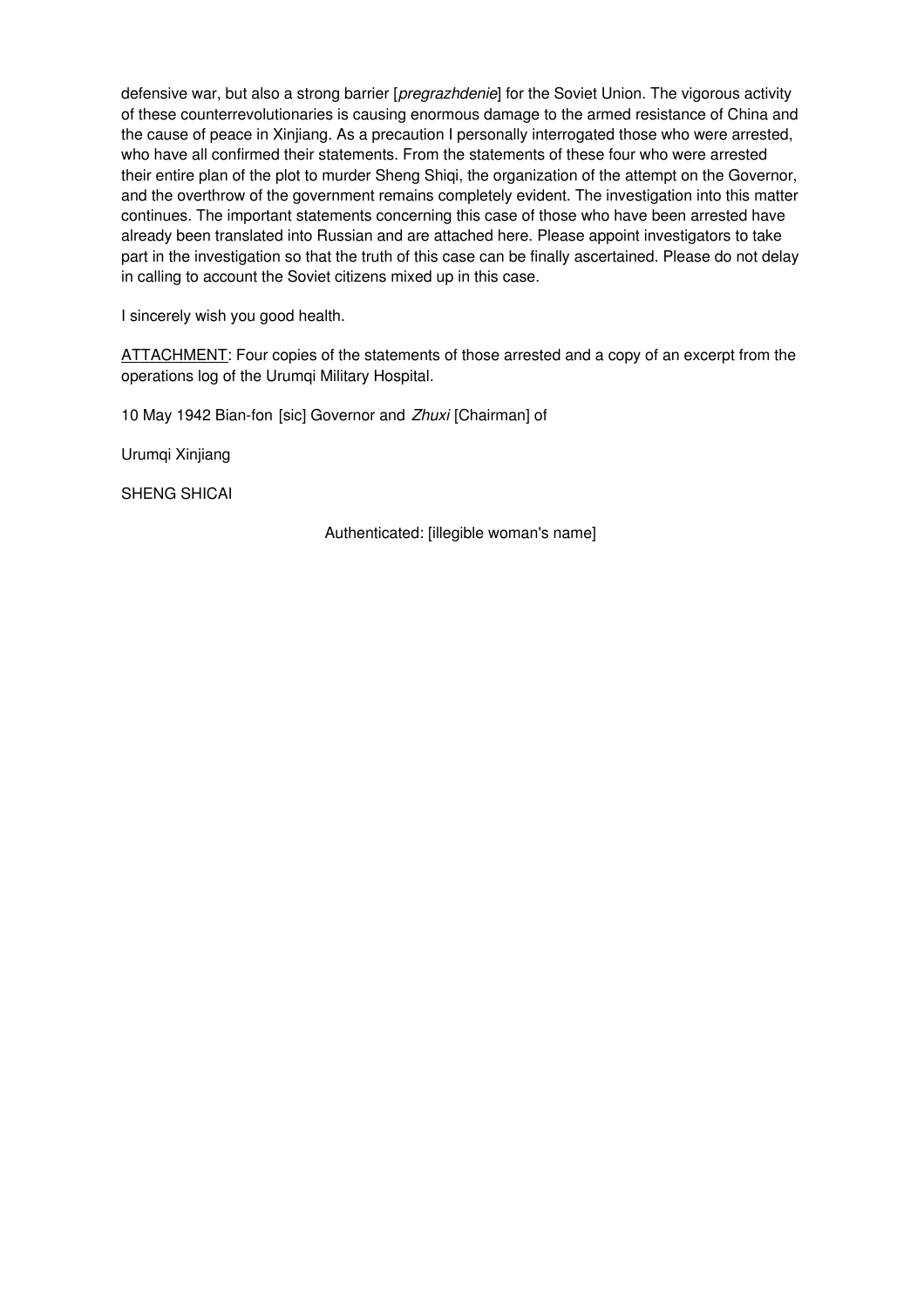Секретно

ПРЕДСЕДАТЕЛЮ СОБЕТА НАРОДНЫХ КОМИССАРОВ СССР Господину СТАЛИНУ. НАРОДНОМУ КОМИССАРУ ИНОСТРАННЫХ ДЕЛ СССР ГОСПОДИНУ МОЛОТОВУ. MAPIMAJIV COBETCKCIO COOSA Господину ВОРОШЛЮБУ. MAPHAJD COBETCKOFO COLSA Господину ТИМОНЕНКО.

При сем прилагаю показания четырех арестованных. Мне не хотелось бы отнимать у Вас время, прекрасно зная, что в настоящий момент, когда СССР ведет священную войну против Германии, Вы сильно загружены работой и каждая минута Вам дорога. Но данное мое письмо и прилагаемые при нем материалы носят весьма серьезный характер, посему прошу уделить этому Баше внимание. Если не окажется у Бас достаточно времени для ознакомления с данным письмом и всеми прилагаемыми материалами, то, в крайнем случае, прошу уделить. внимание этому письму. Если у Вас лично не будет времени для ознакомления с прилагаемыми материалами, то прошу Вас назначить комиссию из надежных и опытных специалистов, которая после изучения материалов детально осветит Вас о положении дела.

19-го числа марта месяца сего 1942 года, в 7 часов вечера, командир Механизированной Бригады Синьцзяна ШЕН-ШИ-ЧИ (Н. ПЕТРОВ), сидя в комнате матери, беседовал с братом Шен-ши-ди. Около 8-ми часов они ушли к себе спать. Через 6-7 минут жена командира Бригады Шен-ши-чи - Чен-сю-ин прибежала из своей комнаты к матери и сказала, что Шен дал выстрел из револьвера по ошибке. Все родственники сейчас же пошли посмотреть в чем дело. Шен не мог произнести ни одного слова. Для оказания скорой помощи срочно были вызваны Начальник Санитарного Отцела Штаба Дубаня Ху-жу-би и старший инструктор Лепин. При осмотре обнаружено: входное отверстие пули -справа за ушной раковиной, выходное отверствие -слева на лобной части выше брови. Пуля застряла в потолке. После осмотра Шен был доставлен в госпиталь, где вскоре умер.

Следствием установлено, что в момент происшествия в комнате Шен-ши-чи было четыре человека вместе с Шен. Двое из них были дети Шен: сын и дочь. Сыну 4 года, он лежал больным на кровати. Дочери 6 лет. Дети, конечно, стрелять не умеют. Сам же Шен-ши-чи после возвращения из Советского Союза, получив назначение командиром Механизированной Бригады, все время был в приподнятом настроении. Нет абсолютно никаких оснований предполагать о само-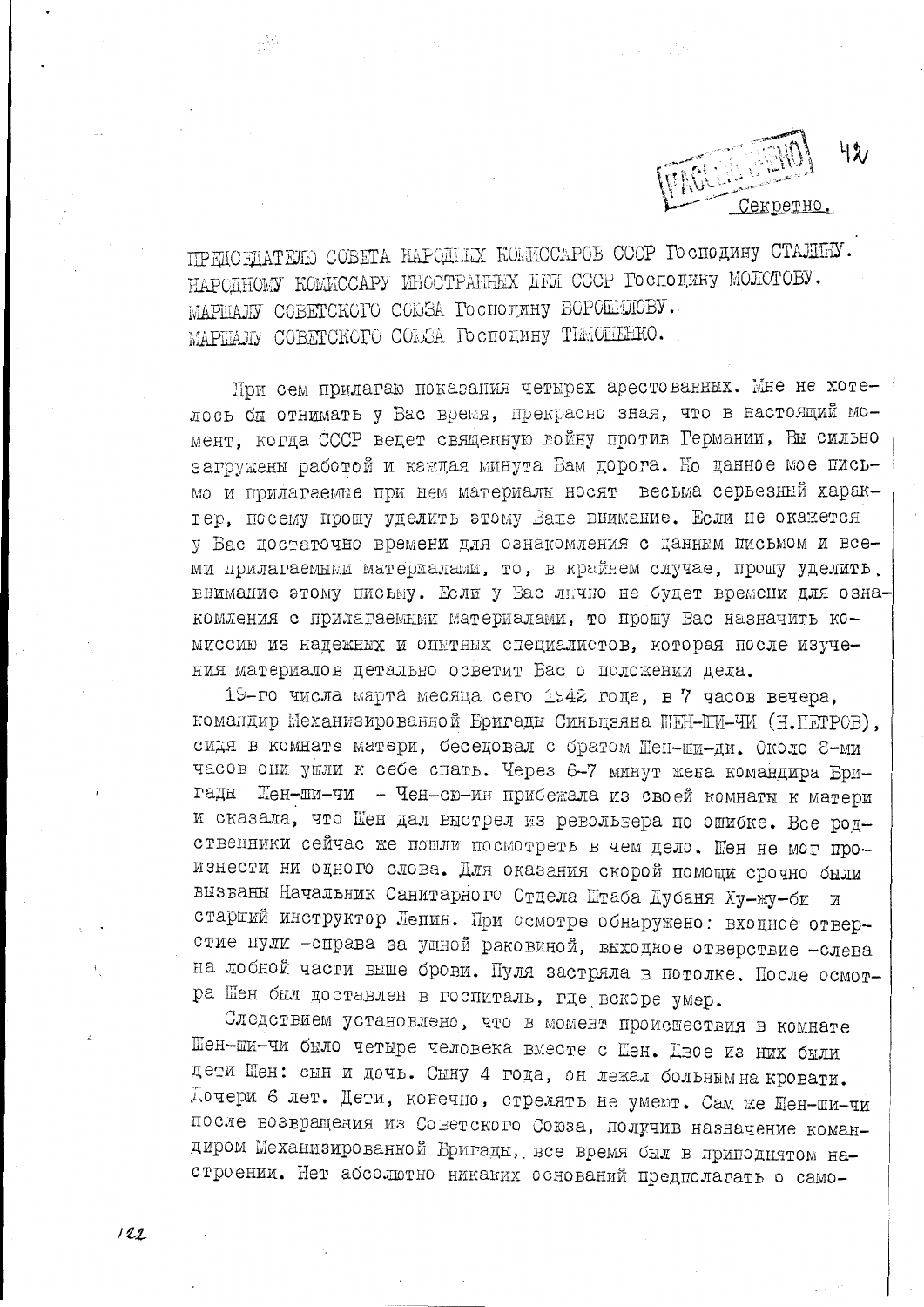убийстве. Случайным же выстрелом можно ранить себя в нижние части тела или других лиц, но не себя в голову, -так что об этом не может быть и речи. Входное отверстие пули справа за ушной раковиной, так что это не может быть случайный выстрел от себя. Отсюда видно. что разговор о случайном выстреле неправдоподобен. Помимо указанных лиц, в комнате была только жена Шен-ши-чи -Чен-сю-ин. Следствием установлено, что нигде на дверях и окнах этой комнаты не было следа о приходе посторонней пули. Это говорит о том, что Шен-ши-чи был убит Чен-сю-ин. В этом нет никакого сомнения.

На основании результатов следствия, 21-го марта Чен-сю-ин арестована. На следствии Чен-сю-ин созналась, что она убила Шен-ши-чи. Причина убийства, согласно ее показаниям, заключается в слепующем.

Будучи членом ВКП(б), Шен-ши-чи находился в очень хороших отношениях с военным советником Генерал-лейтенантом Ратовым, командированным из Советского Союза в Синьцзян. С Ратовым Чен-сю-ин познакомилась в августе 1941 года, когда она приехала из СССР в Синьцзян с ним вместе. После приезда в Синьцзян Чен-сю-ин часто ходила к Ратову, чтобы справляться об известиях от Шен-ши-чи, находящегося в то время в Москве. Пользуясь этим случаем, Ратов своими провокационными разговорами разжитал ревность Чен-сю-ин, говоря, якобы, Шен-ши-чи в Москве нашел себе молодую красивую жениину и совсем забыл Чен-сю-ин. Такими разговорами он ухудшал отношения между Чен-сю-ин и Шен-ши-чи. Ратов на этом не остановился, добился физической связи с Чен-сю-ин, которая продолжалась некоторое время.

Чен-сю-ин окончила 6-летнюю школу, основательного образования не имеет. После привлекательных разговоров Ратова она колебалась. Ратов продолжал ее агитировать. Ратов говорил Чен-сю-ин:

> "... Дубань много арестовывает людей, как и Советский Союз. Бот теперь СССР уже несколько месяцев воюет с Германией и никак не может закончить. Это так получается потому, что кадров мало. Еыло бы больше кадров, давно бы закончили войну. Такое же положение и в Синьцзяне. Если вдруг поднимутся повстанцы, то боюсь, что не хватит людей воевать. Одиш Шен-люй-джан против них будет

 $43$ 

 $\Sigma$ .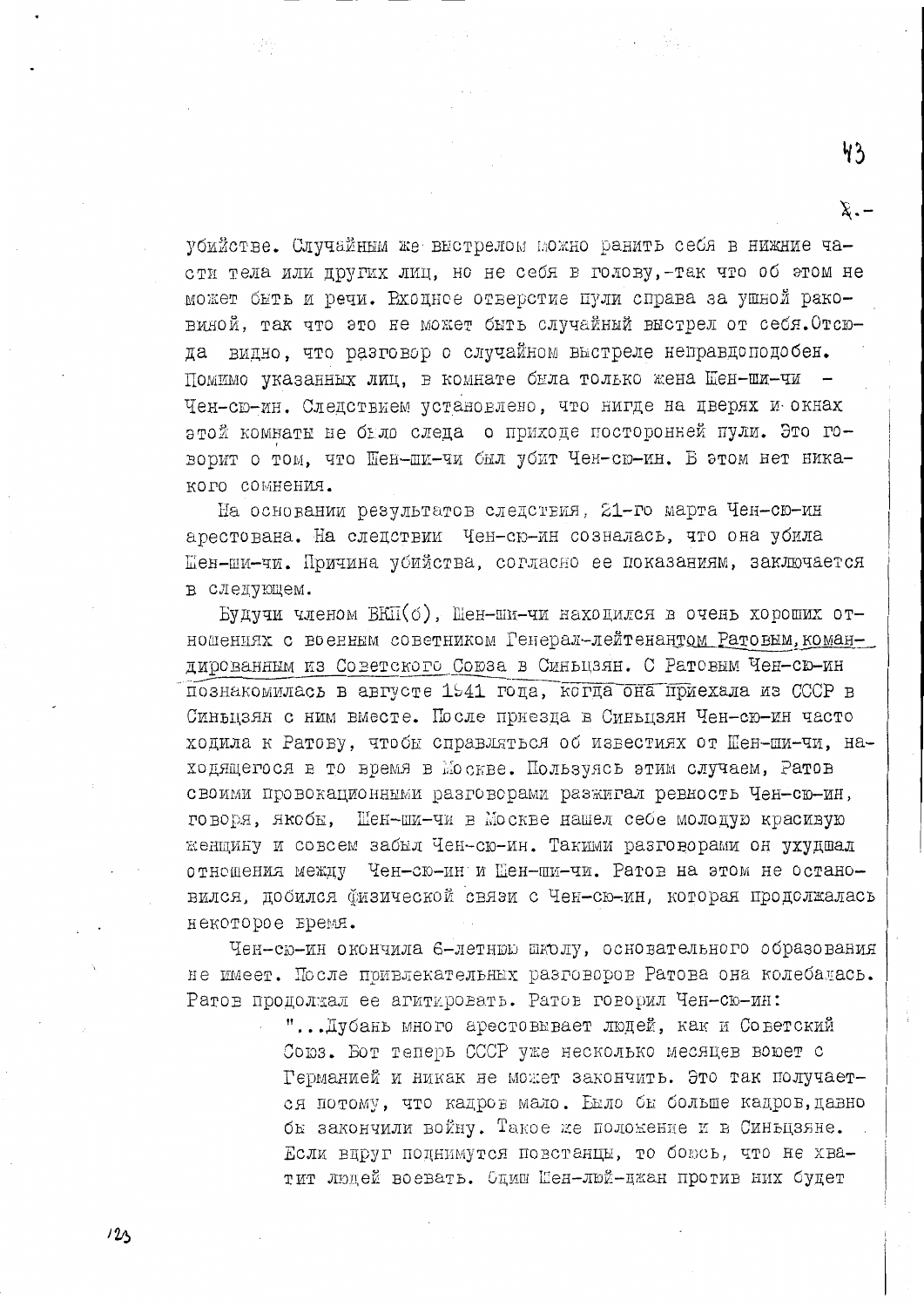бессилен и правительство развалится. А вы - член их семьи, и судьба их семьи связана с правительством. Шен-люй-джан не такой человек, как другие. Сн имеет тесную связь с СССР. Он состоит членом БКП(б) и является первой опорой Дубаня. Тогда на вас будут смотреть, как на врага и ваша участь будет горькой".

Такими словами Ратов устращал Чен-сю-ин и внушил ей, что для избавления себя от горькой участи в будущем ей надо что-нибудь придумать. Чен-сю-ин сказала, что она разойдется с мужем - Шенши-чи. Ратов сказал, что это не подходящее дело, надо обязательно добиться смерти Шен-ши-чи и лучше всего это сделать до праздника Апрельской Революции. При этом Ратов дал Чен-сю-ин обещание оказать ей содействие.

В разговорах Ратов сказал Чен-сю-ин, что он хочет пригласить Шен-ши-чи на охоту и там, при удобном случае, убъет его. Когда возвратятся с охоты, он скажет, что его убили случайно. Ратов просил Чен-сю-ин об этом заговоре никому не говорить, притом дал обещание Чен-сю-ин, что он ее всегда выручит.

Ратов говорил Чен-сю-ин, что во время парада войск в день Апрельской Революции он будет находиться около Дубаня и он сумеет пействовать.

Чен-сю-ин имела пять бесед с Ратовии. При последней встрече, перед ее уходом, Ратов просил ее еще раз повидаться. Ратов сказал: "Если одного убъем, значит, у Дубаня одним помощником меньше будет". Согласно показаниям Чен-сю-ин, она намерена была с Ратовым встретиться в назначенное время, но встречи не состоялось из-за болезни ее ребенка. В это время помощник директора Урумчинской конторы Ту-чан-гунсы Сяо-зо-син пришел на квартиру Шен и приставал к Чен-сю-ин отдаться ему. Сяо при этом сказал Чен-сюин, что если она откажет ему, то он расскажет Шен-ши-чи о ее физической связи с шофером Джу-хун-шан. Под угрозой Сяо-зо-син, Чен-сю-ин согласилась и отдалась ему.

Вскоре личный шоўер отца Шена - Джу-хун-шан был арестован и посажен в тюрьму Народного Суда за то, что он придавил человека во время езды. Сяо-зо-син использовал и это, чтобы устрашать Чен-сю-ин, говоря: то Дубань уже узнал о ее скрытой связи с Джу-хун-шан, то Шен-ши-чи уже узнал об этом. А если Шен-ши-чи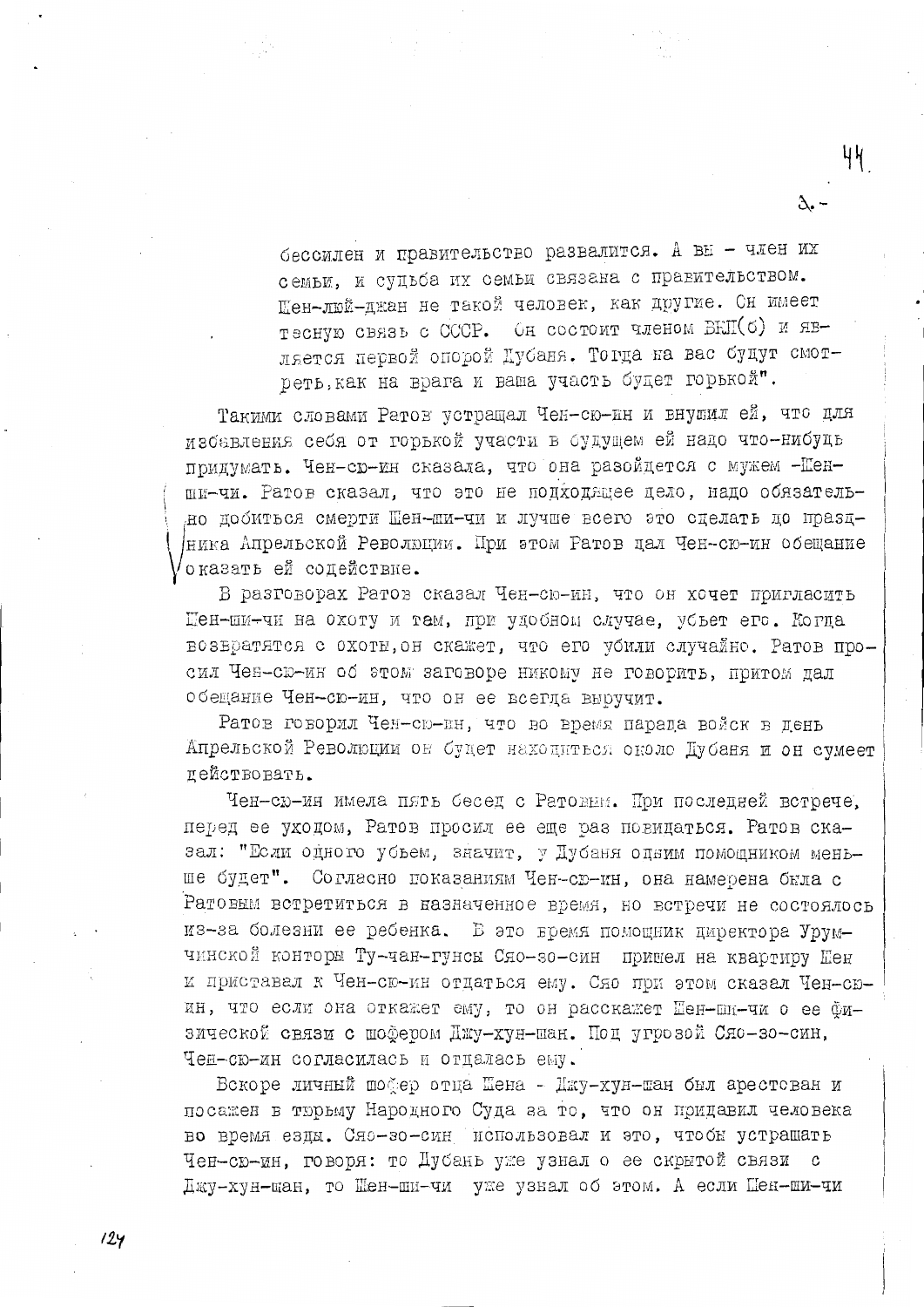уже узнал об этом, то ее жизнь будет в опасности. Он агитировал Чен-сю-ин, что для обеспечения себе жизни нужно во что бы то ни стало убить Шен-ши-чи до праздника Апрельской революции. Он сказал, что у Шен-ши-чи, как у военного человека, есть револьвер. Надо только один раз, а не цва, стрелять ему в голову, и все. Сейчас же после выстрела нужно об'явить, что Шен-ши-чи случайним выстрелом сам ранил себя. В связи с этим, 19 числа марта месяца, когда Шен-ши-чи вернулся с занятий и сидел вечером у матери в комнате больше часа, Чен-сю-ин вспомнила слова Ратова и Сяо-зо-син, которые агитировали ее. Она сразу приняла решимость: взяла из-под подушки револьвер, зарядила его и спрятала под оцеяло. Шен-ши-чи вернулся к себе в комнату, сел на стул. Немного посидев, поднялся. В этот момент Чен-сю-ин вынула револьвер и выстрелила в Шен-ши-чи, в голову (справа зал ушной раковиной). После этого Чен-сю-ин прибежала к матери в комнату и крикнула, что Шен-ши-чи дал случайный выстрел. Шен-ши-чи был доставлен в госпиталь, где вскоре умер.

ر<br>را جارو بره

Из вышесказанного можно заключить, что Шен-ши-чи убила его жена Чен-сю-ин, которую агитировали, стращали и направляли Ратов и Сяо-зо-син на убийство.

На основании показаний Чен-сю-ин, был арестован Сяо-зо-син. На следствии Сяо-зо-син признал, что он действительно имел физическую связь с Чен-сю-ин и натравлял ее на убийство Шен-ши-чи. Он показывает, что весь этот заговор производился по указаниям советника Ту-чан-гунсы, советского гражданина Круглова. О каждой встрече с Чен-сю-ин покладывалось Сяо-зо-син советнику Круглову, от которого получались указания. Весь заговор: угрожать Чен-сю-ин, завести с ней физическую связь и через это натравить ее убить Шен-ши-чи, - производился по указаниям Круглова.

Помощник директора Ту-чан-гунсы Сяо-зо-син учился в Москве, работал в китайском консульстве в Андижане в качестве управляющего делами. По его показаниям, в 1989 году, когда он возвращался в Синьцзян, майор Представительства НКВД Интерь его завербовал для секретных работ, дав ему кличку "Саша". После приезда в Синьцзян он был представлен Советским Консульством в Урумчи советнику Провинциального Управления Финансов Карпуничеву. Работая переводчиком в Управлении Финансов, он выполнял секретную работу под руководством советника Карпуничева. Перед своим от'ез-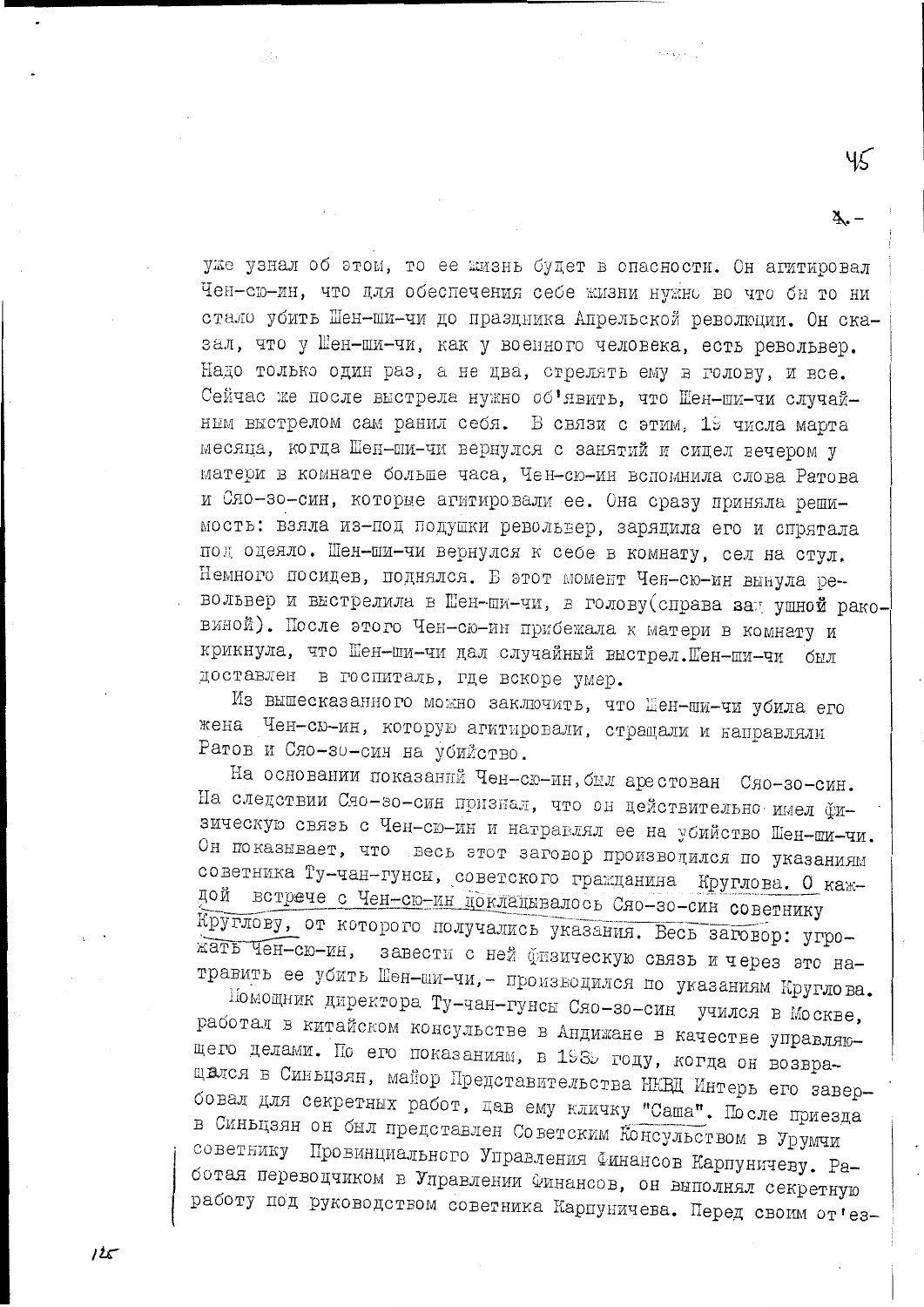дом на родину советник Карпуничев его представил новому бинансовому советнику Пахомову. После, в связи с назначением его правительством помощником директора Ту-чан-гунсы, Пахомов его представил советнику по торговым делам Круглову.

Сяо-зо-син показал, что в августе месяце 1941 года советник по торговым целам Круглов дал ему указание выяснить биографию председателя Провинциального Управления Финансов Зон-гу-Фун. По выяснении Сяо-зо-син сообщил советнику Круглову его биографию и его недовольство правительством.

По показаниям Сяо-зо-син, в сентябре месяце того же рода Круглов ему говорил: "Советское Правительство недовольно существующим правительством Синьцзяна. Синьцзянское правительство плохо относится к Советскому Союзу и к советским людям. Существующее правительство в Синьцзяне - нехорошее, поэтому Советское правительство им недовольно и хочет свергнуть его. Но Советское Правительство попрежнему любит синьцзянский народ и будет ему помогать. Из этих соображений генеральный консул Бакулин дает мне указание развернуть работу для свержения существующего правительства Синьцзяна. Работой по политической линии руководит генеральный консул Бакулин, по военной линии военный советник Ратов, а по экономической линии -торговый агент Веселов. Теперь нам нужно выбрать кандидатуру, мы ему поможем свергнуть существующее правительство и носле победы переворота - выставим его вождем" Сяо-зо-син, получив это указание от советника по торговым-делам Круглова, рассказал об этом Зон-гу-Фун. С этих пор Круглов и Пахомов стали встречаться с Зон-гу-фун в Управлении Финансов и торопили последнего по работе. В начале октября Зон-гу-фун имел беседу с Пахомовым через переводчика Консульства на квартире Пахомова, и с этих пор Зон-гу-фун принял свое участие в заговоре.

Начиная с этих пор, советник по торговым делам Круглов, финансовый советник Пахомов, Сяо-зо-син и Зон-гу-фун много раз тайно совещались на квартире Пахомова и у торгового агента Веселова. Вскоре директор Ту-чан-гунсы Ма-дио тоже был вовлечен в организацию, и Ма -дио с с этого времени стал присутствовать на совещаниях. Они несколько раз встречались в Ту-чан-гунсы, прикрываясь официальной работой.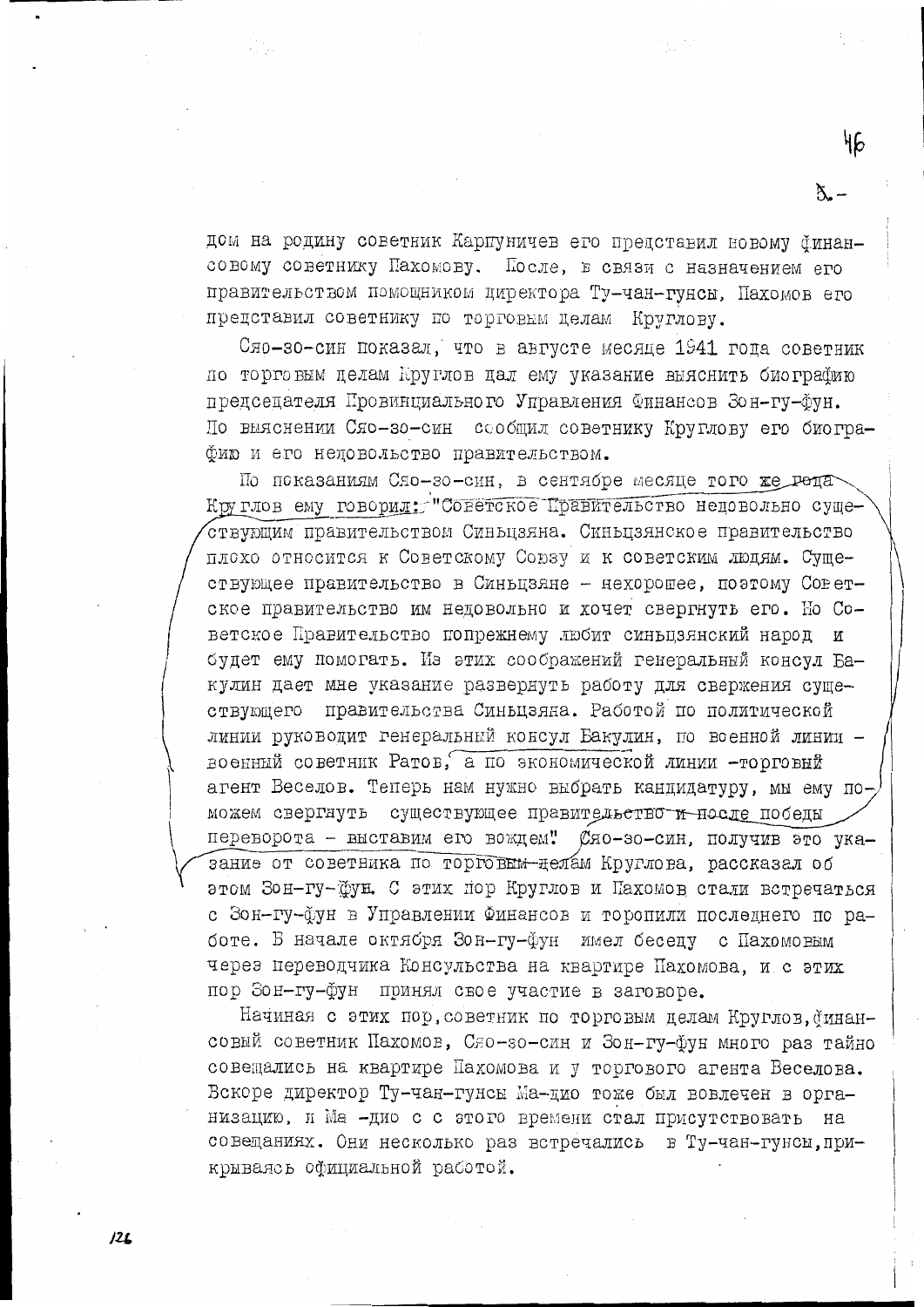Их план в основном сводился к следующему. Из всех контор Совсиньторга не отпускать товаров и этим вызвать кризис на рынке. В крайнем случае, продавать товары только не первой необходимости, со временным прекращением ввоза товаров из Советского Союза в Синьцзян. Таким способом создать кризис в товарах, чтобы затруднить материальную жизнь народа и вызвать среди населения недоволь ство правительством. В военном отношении, под ответственность Ратова связаться с 8-м Полком (Полк Усенко Красной Армии СССР в Хами), тайно перебросить имеющиеся в Конторах Совсиньторга на юге Синьцзяна охотничьи ружья в Урумчи. Задержать доставку автомашин с юга Синьцзяна в Урумчи, чтобы Механизированная Бригала не имела возможности своевременно получать. Предусмотрено также приготовить наличные деньги в Коммерческом Банке (председатель Управления Финансов и директор Коммерческого Банка Зон-гу-фун) для надобностей по осуществлению связи. Подготовить восстание к торжествам Апрельской Революции и создать новое правительство.

47

На совещании на квартире советника Пахомова, советник по торговым делам Круглов передал указания Ратова: 1) Самое главное связаться с близкими людьми Дубаня, которые должны сыграть решающую роль на банкете в Си-далоу Штаба Дубаня. 2) В целях свержения существующего правительства Синьцзяна, прежде всего, убрать командира Механизированной Бригады Шен-ши-чи, так как он является правой рукой Дубаня, окончил в Советском Союзе Военную Академию Красной Армии и лучше всех советских инструкторов в Урумчи знает военное дело. Это дело лучше осуществить до праздника Апрельской Революции. З) Номимо Шен-ши-чи, во что бы то ни стало убрать заведующего Учебной Частью Военного Училища Ван-хун-зо, Заместителя начальника Биан-у-чу - Шен-ши-ди и всех родственников Дубаня. 4) Связаться с населением и всеми ответственными работниками Провиницальных Управлений и всех округов, чтобы после свержения правительства они встали на нашу защиту.

На основании указаний военного советника Ратова и результатов совещаний советник по торговым делам Круглов конкретно распределил задачи отдельным лицам:

1. Помощнику директора Ту-чан-гунсы Сяо-зо-син - организовать убийство Шен-ши-чи.

2. Директору Ту-чан-гунсы Ма-дио - организовать убийство ответственного секретаря Провинциального Правительства Чю-зун-цзюн и связаться с воинскими частями.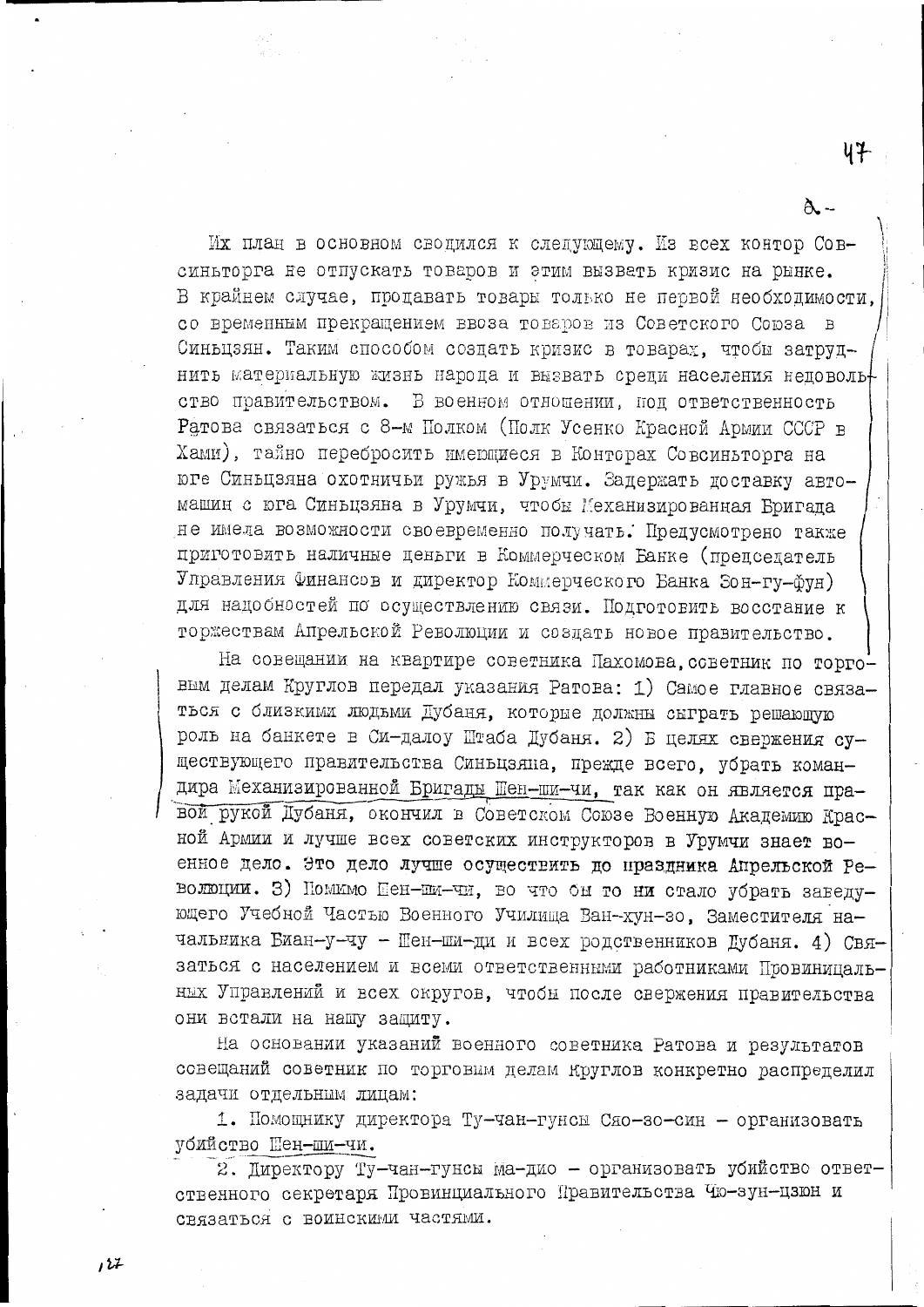З. Председателю Провинциального Управления Финансов Зон-гуфун - связаться с близкими людьми Дубаня. приготовить наличные деньги и связаться с населением и т.д.

Советник по торговым делам Круглов особо подчеркнул, что из перечисленных работ самое важное-нужно осуществить убийство Шенши-чи, т.к. Шен-ши-чи окончил в Советском Союзе Военную Академию Красной Армии, учился современной военной технике, вооружен передовыми политическими знаниями и играет большую роль как в укреплении власти Шести Великих Принципов. так и в укреплении и обучении антиимпериалистической армии. Если он будет убит, синьцзянская армия лишится возможности укрепляться, и Дубань будет лишен крепкой опоры. Было предусмотрено, что после убийства Шенши-чи на банкете в Штабе Дубаня или на торжественном митинге в день Апрельской Революции под ответственность Круглова и инструктора Биан-у-чу Маланичева убить Дубаня и заместителя начальника Биан-у-чу - Шен-ши-ди. Тогда обстановка будет другая. Под ответственность советника Ратова срочно вызвать из Хами в Урумчи 8-й Полк (Полк Усенко Красной Армии СССР в Хами) для поддержания порядка здесь и создания нового правительства. Главным руководителем по политической линии будет Зон-гу-фун, а по военной и дипломатической линии - Ма-дио и Сяо-зо-син.

Лля того, чтобы повысить активность Сяо-зо-син, Ма-дио и Зонгу-фун в работе по заговору и укрепить их уверенность в успехе, советник по торговым делам Круглов устроил указанным лицам свидание с генеральным консулом Бакулиным на мойке. Этим он пытался скорее осуществить их план заговора. В первых числах февраля советник Круглов устроил Сяо-зо-син и Ма-дио свидание с военным советником Ратовым. После этого Круглов и Пахомов вместе с Зонгу-фун два раза ходили в Консульство для обсуждения их работы.

Их заговор против Шен-ши-чи был осуществлен. 19-го числа вечером Шен-ши-чи был убит. На следующий день устром, когда эта весть дошла до Ту-чан-гунсы, советник по торговым делам Круглов сказал: "Произошло несчастье!" После этих слов он ушел к себе в кабинет. Следом за ним к нему пошел Сяо-зо-син. Сяо сказал ему: "Не делайте вида, что вы не знаете!" Советник Круглов сказал: "Теперь хорошо! План будет осуществлен". Это ярко показывает, что Круглов и Ратов являются организаторами и руководителями убийства Шен-ши-чи. В этом нет никакого сомнения.

48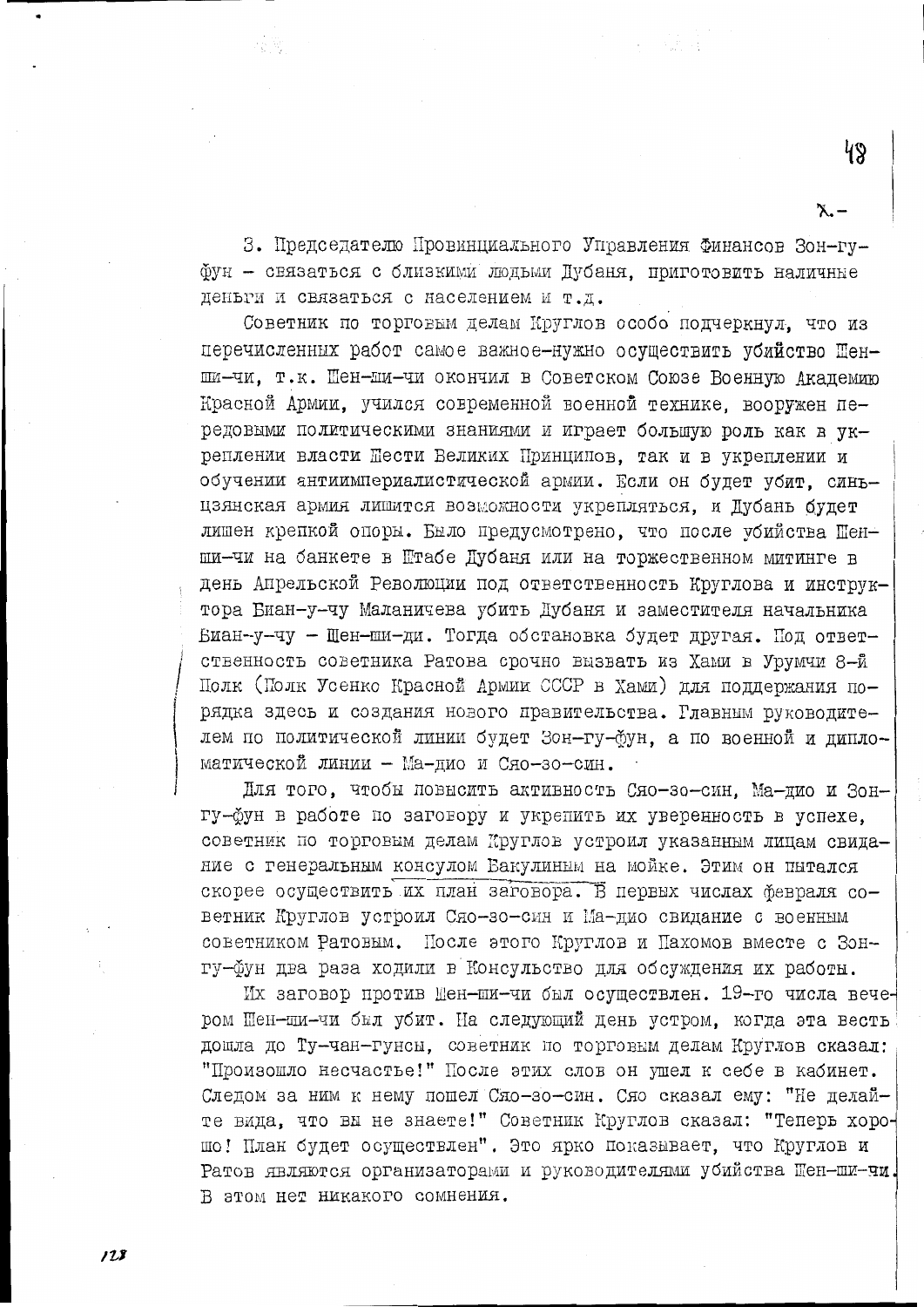После смерти Шен-ши-чи советник по торговым делам Круглов предполагал, что Дубань определенно пойдет прощаться с покойным. Он хотел использовать этот случай для убийства Дубаня. Он два раза посылал Сяо-зо-син. Ма-дио и Зон-гу-фун на место нахождения тела Шен-ши-чи для осуществления убийства, дав им каждому по одному револьверу. Заговор этот не был осуществлен. т.к. Дубаня там не было. Таковы факты, которые показал Сяо-зо-син.

Эти факты доказывают, что Сяо-зо-син вначале выполнял секретную работу для командированных в Синьцзян советских граждан быв. финансового советника Карпуничева, его преемника Пахомова и советника по торговым делам Круглова, а потом по их же указаниям вовлек председателя Провинциального Управления Финансов Зон-гуфун в антиправительственную заговорщическую организацию. Под руководством финансового советника Пахомова, советника по торговым делам Кругловаи торгового агента Веселова, по указанию генерального консула СССР Бакулина и военного советника Ратова. Сяо-зосин натравил Чен-сю-ин убить Шен-ши-чи. Он же проводил работу для убийства Дубаня и свержения правительства. Все это - установленные и наглядные факты.

На основании показаний Сяо-зо-син следствие причиняло допросы Ма-дио. На следствии Ма-дио сознался в своем участии в заговоре. Он показал, что правительству поступила жалоба на него за вымогательство в его бытность в Или. По этому вопросу он был допрошен Полицейским Управлением. Он этим был очень обеспокоен и опасался за ское благополучие. Об этом узнал советник по торговым делам Круглов. Зная его опасения, своими разговорами Круглов поддерживал его антиправительственное настроение. Круглов говорил Ма-дио, что каждый молодой человек должен понимать международное положение и выбрать для себя дорогу. В то время Ма-дио как раз хотел найти для себя защиту. Слова Круглова как раз подошли ему по душе. После этого Круглов говорил ему относительно данной антиправительственной организации. Он ему говорил, что этой организацией в Синьцзяне руководит генеральный консул Бакулин и что об этом известно также и Советскому Правительству. Он говорил Ма-дио для того, чтобы обеспечить себе будущее, необходимо вступить в эту организацию. Ма-дио доверился ему, приложил свою печать на расписке и оформил свое вступление в эту заговорщическую организацию.

После своего вступления в эту антиправительственную органи-

 $\delta$ .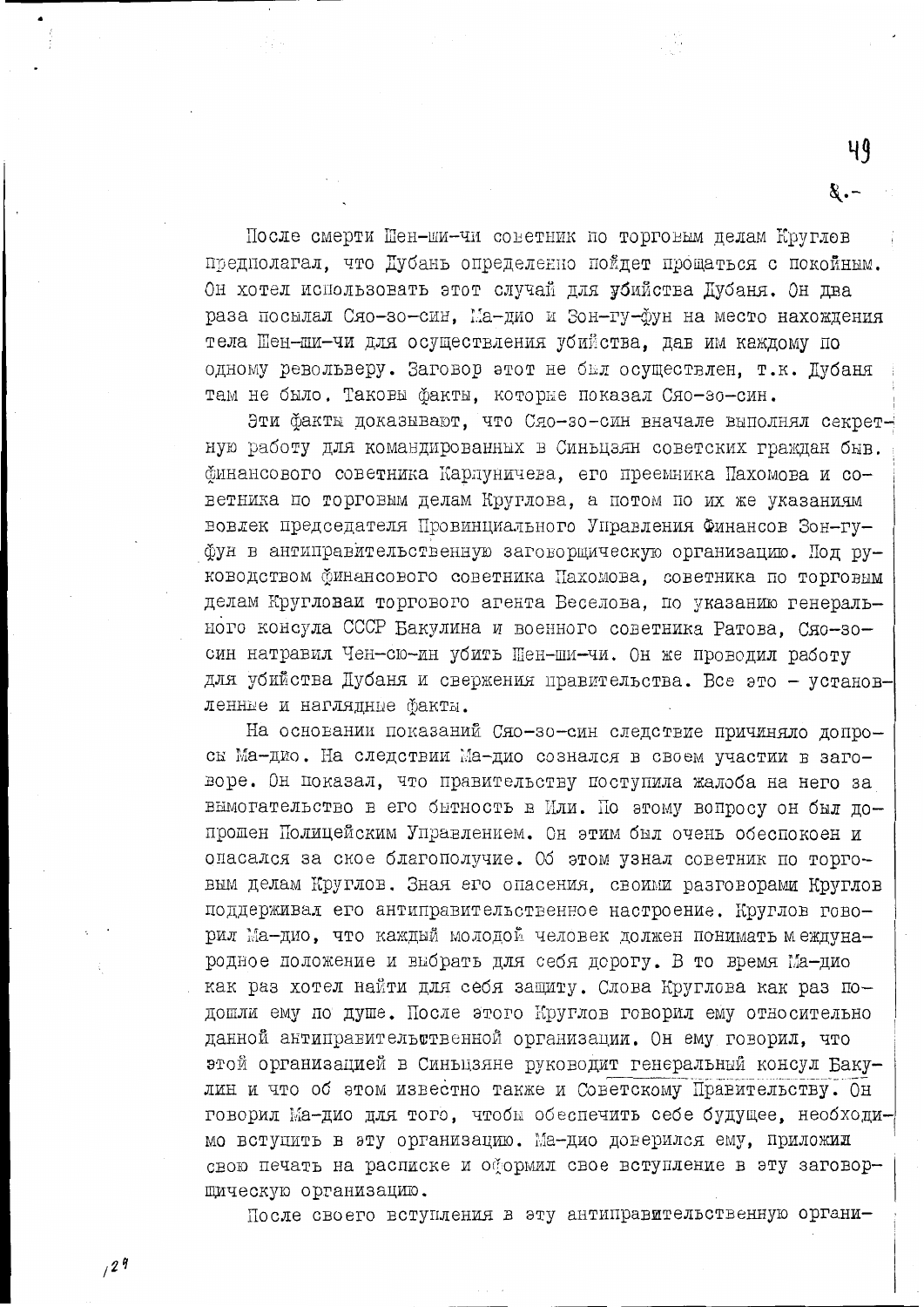зацию Ма-дио стал присутствовать на антиправительственных совещаниях на квартире финансового советника Пахомова и торгового агента Веселова и начал проводить заговорщическую работу как в политическом, так и в экономическом отношении, с целью свержения существующего правительства Синьцзяна. В целях укрепления уверенности Ма-дио в успехе антиправительственного заговора, советник по торговым делам Круглов познакомил его с военным советником Ратовым. После агитации Ратова Ма-дио стал еще активнее работать для контрреволюционной организации.

После своего приезда с Юга, в начале января 1942 года, Ма-дио вместе с Сяо-зо-син и Зон-гу-фун обсуждал работу по заговору в Ту-чан-гунсы. Советник по торговым делам Круглов распределил между ними задания: под ответственность Сяо-зо-син - убить Шен-ши-чи, под ответственность Зон-гу-фун - осуществить связь и подкупить конвоиров Дубаня для убийства Дубаня, под ответственность Ма-дио связаться с офицерами воинских частей и организовать убийство Чю-зун-цзюн, Чю-юй-сюн, Ван-хун-зо и других важных кадров. В плане было предусмотрено поднять восстание к празднику Апрельской Революции, для чего военный советник Ратов должен вызвать из Хами 8-й Полк в Урумчи, под предлогом поддержания порядка в г.Урумчи, чтобы обезоружить правительственные войска и создать новое правительство. Работа по политической линии будет вестись под ответственность Зон-гу-фун, по дипломатической и военной линии - под ответственность Сяо-зо-син и Ма-дио.

Получив антиправительственное задание, ма-дио стал солижаться со второй женой Чю-зун-цзюн - Ио-джи-чжун с попыткой осуществить заговор убийства Чю-зун-цзюн. Вторая жена Чю-зун-цзюн - Ио-джичжун находилась не в хороших отношениях с другими членами семьи, потому это и послужило причиной того, что отец жил отдельно от сыновей. Так как Чю-зун-цзюн уже стар, Ио-джи-чжун опасалась необеспеченностью своего будущего, если вдруг умрет Чю-зун-цзюн. Ио-джи-чжун часто рассказывала о своих переживаниях Ма-дио. Мадио воспользовался внутренними переживаниями и недовольством Ио-джи-чжун. Он утешал Ио-джи-чжун и завел с ней физическую связь. После этого он ей рассказал об антиправительственной организации. Он сказал Ио-джи-чжун, что эта организация очень сильная и если она хочет избавить себя от горя и обеспечить себе светлое будущее, то ей нужно каким-либо путем добиться смерти Чю-зун-цзюн, Чю-юй-сюн и Ван-хун-зо, или отравить их. Потом

50

 $\mathbf{S}$ <sub>-</sub>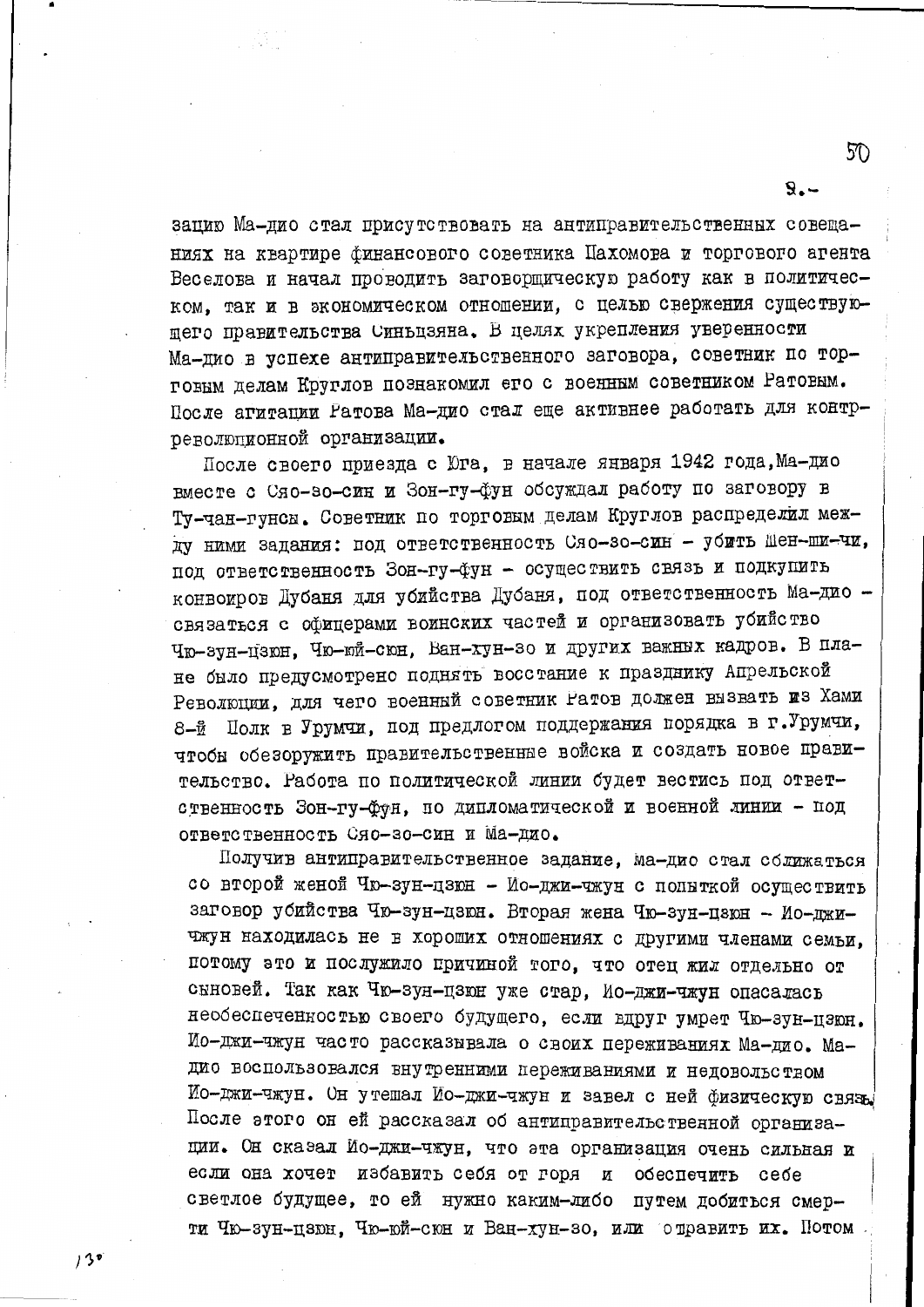нужно подкупить конвоиров и при удобном случае убить Дубаня. Если это будет сделано, то власть будет за нами и мы будем жить хорошо. Будучи обманута этими словами и желая скорее избавиться от горя. Ио-джи-чжун согласилась с Ма-дио. Ма-дио тут же дал Мо-джи-чжун флакон с ядом и об'яснил ей, как нужно его применять. Ио-джи-чжун яд спрятала и подыскала удобный случай отравить указанных лиц.

51

 $\infty$ .

Ма-дио показал, что когда советник Круглов узнал об убийстве Пен-ши-чи, дал Сяо-зо-син, Зон-гу-фун и ему каждому по одному револьверу и послал их на место нахождения тела Шен-ши-чи, чтобы встретить там Дубаня и убить его. Они два раза туда ходили, но Дубаня не было. Задание Круглова по убийству не было выполнено.

На основании показаний Ма-дио следствие допросило Мо-джичжун. На следствии Ио-джи-чжун признала, что она действительно имела физическую связь с Ма-дио и что Ма-дио действительно ей говорил про антиправительственную организацию. Ма-дио с преувеличением говорил о силе этой организации и дал ей задание отравить Чю-зун-цзюн, Чю-юй-сюн, Ван-хун-зо и подкупить конвоиров для убийства Дубаня. Ма-дио дал Ио-джи-чжун Флакон с ядом и об'яснил ей способ применения. Задания по отравлению и убийству Мо-джи-чжун не выполнила, т.к. не было для этого подходящего случая и все насторожились в связи с убийством Шен-ши-чи. В качестве убийц она приготовила Бэ-цзы-дян, Лю-бэ-дя и нескольких конвоиров для убийства Дубаня при первом удобном случае. Но, вскоре она узнала об аресте Ма-дио. Для того, чтобы скрыть следы, она в тот же день уничтожила флакон с ядом, который ей дал Ма-дио, бросив его в печь.

На основании показаний Чен-сю-ин, Сяо-зо-син, Ма-дио и Иоджи-чжун можно сделать следующий вывод. Эта контрреволюционная организация имеет своей целью срывать тыл оборонительной войны Китая и свергнуть правительство Синьцзяна путем заговора, была организована финансовым советником Пахомовым, советником по торговым делам Кругловым, торговым агентом Веселовым, инструктором Биан-у-чу Маланичевым по указаниям и под руководством генерального консула СССР в Урумчи Бакулина и военного советника Ратова. Они проводили в Синьцзяне заговорщическую деятельность по организации убийств, проводили работу с подрывной целью для органи-